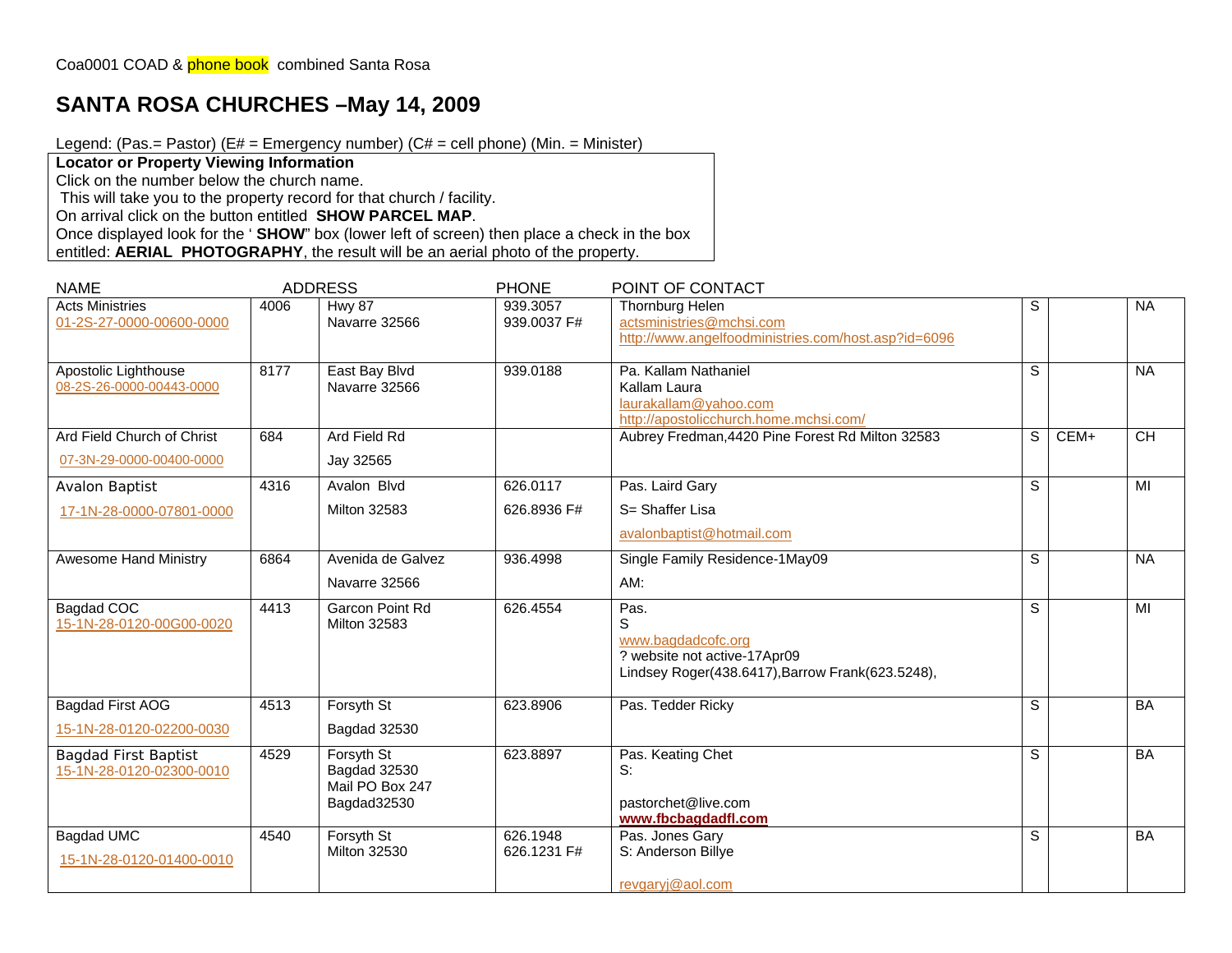|                                  |       |                        |             | http://www.gbgm-umc.org/bagdad/               |   |        |           |
|----------------------------------|-------|------------------------|-------------|-----------------------------------------------|---|--------|-----------|
| <b>Bahai Faith</b>               | 113   | <b>Baybridge Dr</b>    | 456.3334    |                                               | S |        | GB        |
| 05-3S-29-0215-00200-0110         |       | Gulf Breeze 32561      |             |                                               |   |        |           |
| Berrydale Baptist                | 6730  | Hwy 4                  | 675.0808    | Pas. Gandy Robert                             | S |        | BE        |
| 34-5N-28-0000-00300-0000         |       | Jay 32565              |             | S:                                            |   |        |           |
|                                  |       |                        |             | drrevgan@yahoo.com                            |   |        |           |
| <b>Berrydale COC</b>             | 6730  | Hwy 4                  | 675.0808    |                                               | S |        | <b>JA</b> |
|                                  |       | <b>Jay 32565</b>       |             |                                               |   |        |           |
| Berrydale RLDS                   | 12929 | <b>Hwy 87</b>          |             |                                               | S | Cem+   | BE        |
| 34-5N-28-0000-00500-0000         |       | <b>Milton 32570</b>    |             |                                               |   |        |           |
| <b>Berrydale UPC</b>             | 7580  | Hwy 4                  | 675.5333    | Pas. Smith Billy Wayne                        | S |        | BE        |
| 36-5N-28-0000-00501-0000         |       | Jay 32565              | 675.3260    | Sbillywayne3@aol.com                          |   |        |           |
| <b>Berryhill COC</b>             | 3679  | <b>Berryhill Rd</b>    | 995.8486    |                                               | S |        | PA        |
| 32-2N-29-5770-00A00-0020         |       | Pace 32571             |             |                                               |   |        |           |
| <b>Berryhill Road Baptist</b>    | 4075  | <b>Berryhill Rd</b>    | 994.9247    | Rogers Herman                                 | S |        | PA        |
| 33-2N-29-0000-00225-0000         |       | <b>Milton 32570</b>    | 623.8454    | hermanrogers@yahoo.com                        |   |        |           |
|                                  |       |                        |             | http://www.phdservice.com/5/berryhillBC.php   |   |        |           |
| <b>Bethel Missionary Baptist</b> | 6178  | Old Bagdad Hwy         | 626.0037    | Pas. Neal Bodie (748.3145 C#)                 | S |        | MI        |
| 08-1N-28-0000-00901-0000         |       | <b>Milton 32583</b>    |             | Alt POC: Groat Kermit (994.5895 H#)           |   |        |           |
| <b>Bible Baptist</b>             | 4001  | Vern St                | 994.5109    | Pas. Massey Lynn                              | S |        | PA        |
| 16-1N-29-0000-05200-0000         |       | Pace 32571             |             | S                                             |   |        |           |
|                                  |       |                        |             | biblebaptistchurch46@yahoo.com                |   |        |           |
|                                  |       |                        |             | http://www.biblebaptistpace.com               |   |        |           |
|                                  |       |                        |             |                                               |   |        |           |
| <b>Bible Way Baptist</b>         | 5976  | Dogwood Dr             | 981.0560    | Pas. Wright William                           | S |        | MI        |
| 28-2N-28-1970-00000-0043         |       | <b>Milton 32570</b>    | 981.0560 F# | pastor@biblewaypress.com                      |   |        |           |
|                                  |       |                        |             | http://biblewaybaptistministries.com/         |   |        |           |
| <b>Billory Baptist</b>           | 8162  | <b>Stillwater Cove</b> | 939.2849    | Pas. Gilmore Doug                             | S | $CEM+$ | <b>NA</b> |
| 05-2S-26-0000-03000-0000         |       | Navarre 32566          |             | S: Supinger Pat,                              |   |        |           |
|                                  |       |                        |             | Dgilmore@wayne-dalton.com                     |   |        |           |
| <b>Blackwater Baptist</b>        | 11689 | Munson Hwy             | 957-4044    | Pas. Nixon Alton,                             | S |        | MU        |
| 18-4N-26-0000-00100-0000         |       | Milton 32570           |             | S: Baxley Gail                                |   |        |           |
|                                  |       |                        |             | bwbc@erec.net                                 |   |        |           |
| <b>Brownsdale Baptist</b>        | 12088 | Chumuckla Hwy          | 675.4145    | C/o Bobbie Ivey, 2700 Harvest Rd J65@675.4296 | S |        | <b>BR</b> |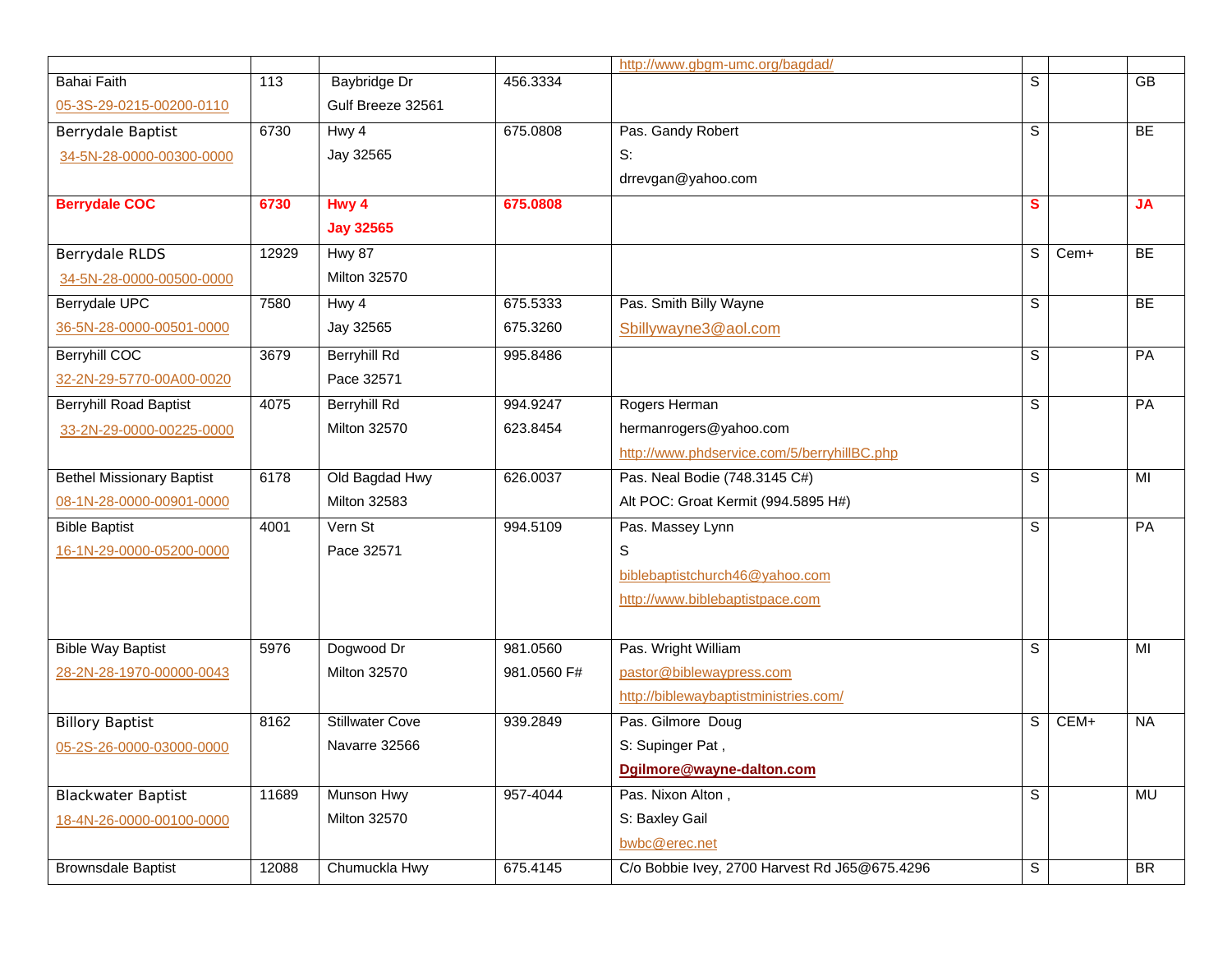| 11-4N-30-0000-01000-0000                    |      | Jay 32565           |             |                                         |   |           |
|---------------------------------------------|------|---------------------|-------------|-----------------------------------------|---|-----------|
| Calvary Baptist                             | 5405 | Calvary Church Rd   | 623.6569    | Pas. Stephens Brian                     | S | AL.       |
| 07-3N-28-0000-00200-0000                    |      | <b>Milton 32570</b> |             | S: Vunkannon Barbara                    |   |           |
|                                             |      |                     |             | calvarybaptis804@bellsouth.net          |   |           |
|                                             |      | & Cemetery          |             | http://www.lifewaylink.com/calvary      |   |           |
| <b>Calvary Chapel</b>                       | 1140 | Harrison Ave        | 932.8197    | Pas. Spencer John                       | S | GB        |
| 31-2S-28-0000-00218-0000                    |      | Gulf Breeze 32563   | 934.3340 F# | Admn: Cox Mark                          |   |           |
|                                             |      |                     |             |                                         |   |           |
|                                             |      |                     |             | http://www.ccgulfbreeze.com/            |   |           |
|                                             |      |                     |             |                                         |   |           |
| <b>Christ Sanctified Holiness</b>           | 4831 | Parch Rd            | No Phone    | 39Apr09: Rev Loetta Bell (251) 928-7864 | S | BA        |
| 10-1N-28-0000-01701-0000                    |      |                     |             | 19227 Bell Rd Fairhope AL36532          |   |           |
| <b>Christ UMC</b>                           | 5983 | Dogwood St          | 983.4590    | Pas. Edwards John                       | S | MI        |
| 28-2N-28-0000-03202-0000                    |      | <b>Milton 32570</b> | 623.8814 F# | S: Hildenbrandt Edna                    |   |           |
|                                             |      |                     |             | Christunitedm247@bellsouth.net          |   |           |
| <b>Christian Life</b>                       | 4401 | <b>Avalon Blvd</b>  | 623.4107    | Pas. Holmes Doug                        | S | MI        |
| 17-1N-28-0000-03610-0000                    |      | <b>Milton 32583</b> |             | S: Brown Deby                           |   |           |
|                                             |      |                     |             | clcsecretaries@mchsi.com                |   |           |
|                                             |      |                     |             | http://www.christianlifechurchfl.com/   |   |           |
| Chumuckla Pentecostal                       | 2841 | <b>Hwy 182</b>      | 994.5444    | Pas. Decker Ira                         | S | <b>CH</b> |
| <b>Holiness</b><br>13-3N-30-0000-01501-0000 |      | Jay 32565           |             |                                         |   |           |
| Chumuckla UMC                               | 9475 | Chumuckla Hwy       | 995.4261    | Pas. Knights Clive                      |   | <b>CH</b> |
| 12-3N-30-0000-01500-0000                    |      | Pace 32571          |             | S:                                      |   |           |
|                                             |      |                     |             | chumucklaumc@bellsouth.net              |   |           |
|                                             |      |                     |             | http://chumucklaumc.blogspot.com/       |   |           |
| Church of God of Prophecy                   | 6205 | Hamilton Bridge Rd  |             | Pas.                                    | S | MI        |
| 04-1N-28-0000-07300-0000                    |      | <b>Milton 32570</b> |             | AM: 626.5706: Huntsman Donald/Eula      |   |           |
| Church of Jesus Christ LDS                  | 5737 | <b>Berryhill Rd</b> | 623.8332    | Pas. Miller Tom                         | S | MI        |
| 32-2N-28-0000-03000-0000                    |      | Milton 32570        | 623.3079    |                                         |   |           |
|                                             |      |                     | 994.5841 F# |                                         |   |           |
| Church of Jesus Christ LDS                  | 1751 | Sea Lark Ln         | 939.5002    | Cronin Jason                            | S | <b>NA</b> |
| 22-2S-27-4908-00000-0070                    |      | Navarre 32566       |             | AM:                                     |   |           |
|                                             |      |                     |             | katiecronin@mchsi.com                   |   |           |
| Church of the Living God                    | 3375 | Garcon Point Rd     | 623.9730    |                                         | S | GP        |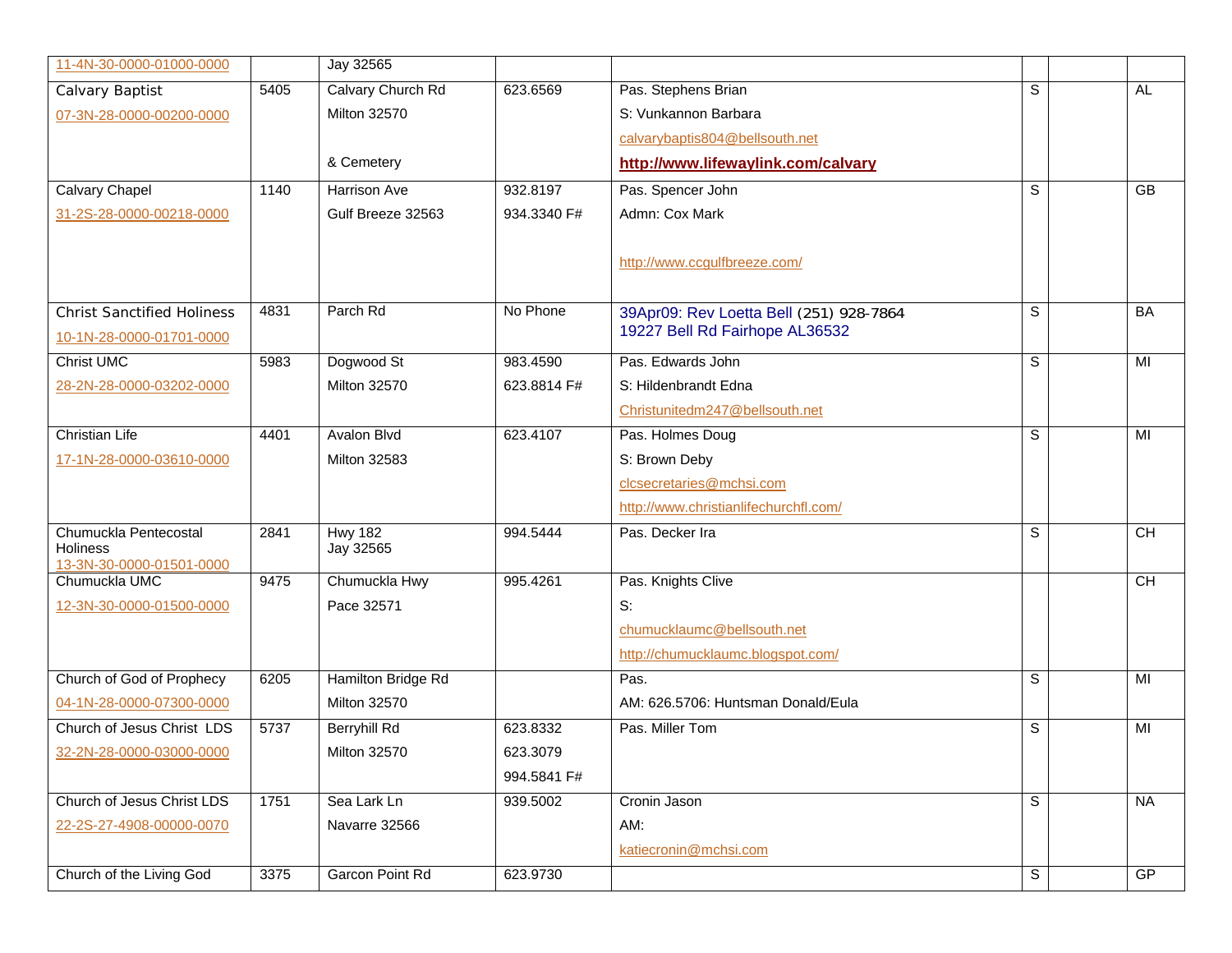| 34-1N-28-0000-00202-0000         |                          | <b>Milton 32583</b>     |             |                                                               |             |                 |
|----------------------------------|--------------------------|-------------------------|-------------|---------------------------------------------------------------|-------------|-----------------|
| Coast Community Church           | 3141                     | <b>Gulf Breeze Pkwy</b> | 916.0346    | Pa.s Pooley Robert                                            | S           | $\overline{GB}$ |
| 30-2S-28-0000-00801-0000         |                          | Gulf Breeze 32563       | 916.6561 F# | coast31@aol.com                                               |             |                 |
|                                  |                          |                         |             | http://www.coastcommunity.org/                                |             |                 |
| <b>Cobbtown Holiness</b>         | 4700                     | Greenwood Rd            |             |                                                               | S           | $\overline{CB}$ |
| 02-4N-29-0000-00700-0000         |                          | Jay 32565               |             |                                                               |             |                 |
| <b>Cobbtown Mennonite</b>        | 3390                     | Cobbtown Rd             |             | C/o James Rheam, 4725 Preacher Ln, J65                        | S           | CB              |
| 02-4N-29-0000-00500-0000         |                          | Jay 32565               |             |                                                               |             |                 |
| <b>Community of Christ</b>       | 2111                     | Presidio St             | 936.0360    | Pas. Hubbell David                                            | S           | <b>NA</b>       |
| 17-2S-26-0000-00101-0000         |                          | Navarre 32566           |             | davidhubbell1@hotmail.com                                     |             |                 |
| Community of Christ              | 110                      | Raymond Hobbs St        | 623.5779    | Pas. Henderson Don                                            | s           | MI              |
| 34-2N-28-0000-12900-0000         |                          | <b>Milton 32570</b>     |             | Donhend1123@aol.com                                           |             |                 |
| Concord Presbyterian             | 4191                     | <b>Gulf Breeze Pkwy</b> | 932.6243    | Pas Dekker Robert                                             | S           | $\overline{GB}$ |
| 27-2S-28-0000-03706-0000         |                          | Gulf Breeze 32563       | 932.6292 F# | dekker@bellsouth.net                                          |             |                 |
|                                  |                          |                         |             | http://www.concordpresbyterianchurchpca.org/concord10_005.htm |             |                 |
| <b>Concord Primitive Baptist</b> | 13200                    | <b>Hwy 89</b>           | 675.6187 ?  | ? Pas Tolburt Rex                                             | S           | <b>JA</b>       |
| 31-5N-29-0000-02202-0000         |                          | Jay 32565               |             | C/o Luman Shell Rd Jay 32565                                  |             |                 |
|                                  |                          | & Cemetery              |             |                                                               |             |                 |
| Cora Baptist                     | 12953                    | Chumuckla Hwy           | 675.4264    | Pas. Hall Ladon                                               | S           | <b>JA</b>       |
| 37-5N-30-0000-00600-0000         |                          | Jay 32565               |             | cora_pastor@bellsouth.net                                     |             |                 |
|                                  |                          | & Cemetery              |             |                                                               |             |                 |
| Covenant Church of God           | 4645                     | School Ln               | 994.1273    | Pas. Todd Mark                                                | S           | PA              |
| 37-5N-30-0000-00600-0000         |                          | Pace 32571              | 994.3072 F# | S: Todd Jayne                                                 |             |                 |
|                                  |                          |                         |             | jaynetodd@ymail.com                                           |             |                 |
| <b>Covenant Community</b>        | 9212                     | <b>Quail Roost Dr</b>   | 936.8747    | Orth Skip                                                     | S           | <b>NA</b>       |
| 15-2S-26-0000-00137-0000         |                          | Navarre 32566           |             | skiporth@yahoo.com                                            |             |                 |
| <b>Craine Church</b>             | $\overline{\mathcal{C}}$ |                         |             |                                                               |             |                 |
| Dixonville Full Gospel           | 6199                     | Gainey Ford Rd          |             |                                                               | S           | DX              |
| 37-6N-28-0000-00200-0000         |                          | Jay 32565               |             |                                                               |             |                 |
| East Milton AOG                  | 5174                     | Ward Basin Rd           | 623.8038    | Pas. Kolb Alvin                                               | S           | <b>EM</b>       |
| 02-1N-28-0000-06300-0000         |                          | <b>Milton 32583</b>     |             |                                                               |             |                 |
| East Side Baptist                | 4884                     | Ward Basin Rd           | 626., 1481  | Pas. Liberacki Jim,                                           | $\mathbb S$ | EM              |
| 11-1N-28-2920-05200-0020         |                          | Milton 32583            |             | esbcpastor@bellsouth.net                                      |             |                 |
| Ebenezer AOG                     | 4200                     | Ebenezer Church Rd      | 675.6024    | Pas. Carnley Robert                                           | S           | JA              |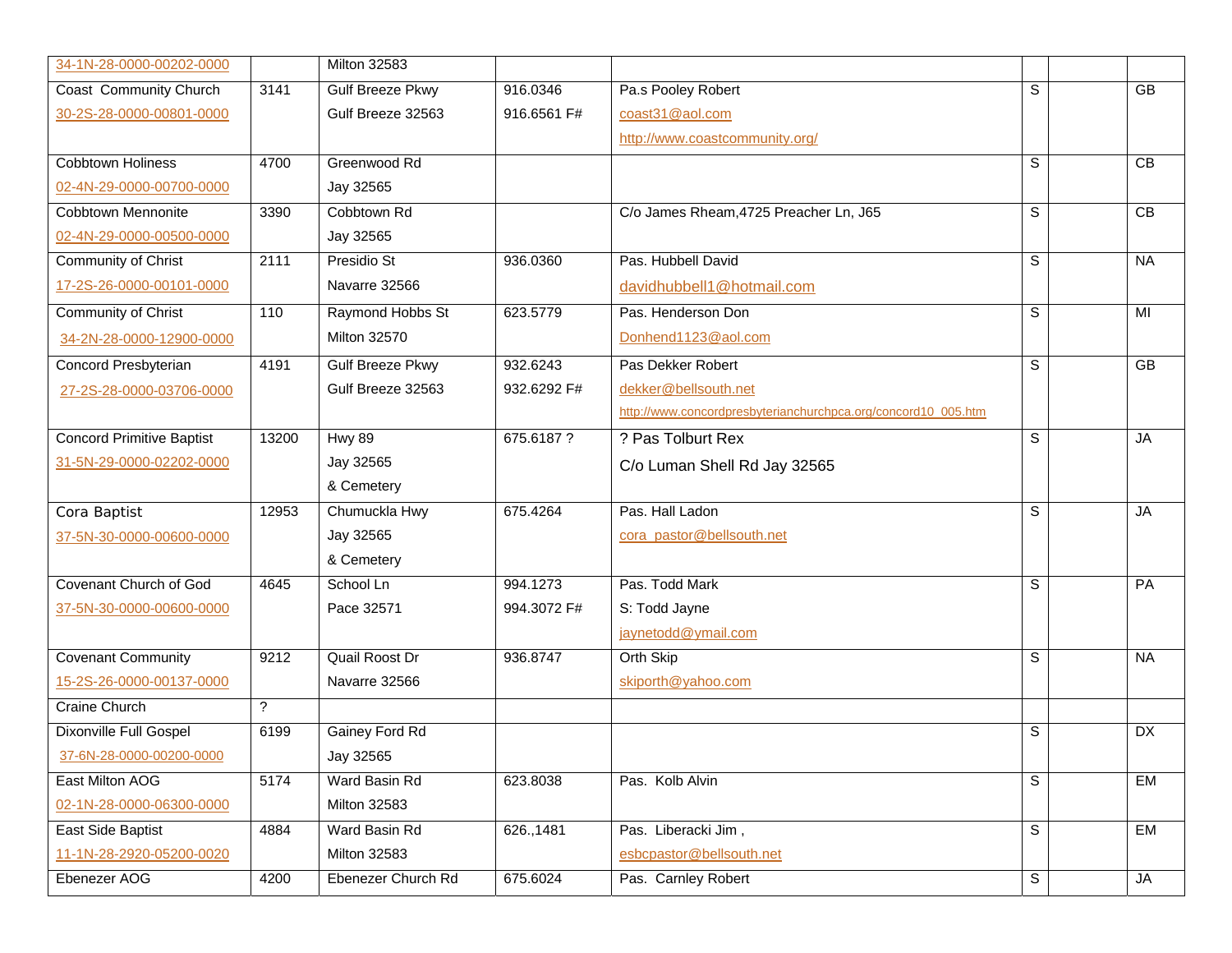| 28-5N-30-0000-01200-0000            |      | Jay 32565                                     |              |                                                          |                |                 |
|-------------------------------------|------|-----------------------------------------------|--------------|----------------------------------------------------------|----------------|-----------------|
|                                     |      | & Cemetery                                    |              |                                                          |                |                 |
| Elizabeth Chapel UMC                | 8000 | Chumuckla Hwy                                 | 994.5934     | Pas. Brown Norman                                        | S              | <b>CH</b>       |
| 31-3N-29-0000-00100-0000            |      | Pace 32571                                    |              | ecmethodist@att.net                                      |                |                 |
|                                     |      | & Cemetery                                    |              | Mullen Joseph T                                          |                |                 |
|                                     |      |                                               |              | Huskers78@cox.net                                        |                |                 |
| <b>Elliott Joe</b>                  | ?    | <b>Hwy 87 N</b>                               |              | ? Pas.                                                   | S              | BE              |
| Church & cemetery                   |      | Berrydale 32570                               |              | 3291 Wilde Lake, PE = 944.0232                           |                |                 |
| 15-5N-28-0000-02100-0000            |      |                                               |              | N of 13596 Hwy 87 N                                      |                |                 |
| <b>Eternal Trinity Lutheran</b>     | 6076 | Old Bagdad Hwy                                | 623.3335     | Pas. Thies Daniel                                        | S              | $\overline{M}$  |
| 08-1N-28-0000-01400-0000            |      | <b>Milton 32583</b>                           | 623.5780     |                                                          |                |                 |
|                                     |      |                                               |              | http://eternaltrinitylcms.org/                           |                |                 |
| <b>Faith Baptist</b>                | 6423 | Hamilton Bridge Rd                            | 623.8207     | Pas. Mars Dewey                                          | S              | MI              |
| 04-1N-28-0000-08600-0000            |      |                                               | 623.5444 F#  | S: Matlock Candy<br>pastor@faithbaptistmilton.org        |                |                 |
|                                     |      |                                               |              | http://www.faithbaptistmilton.org/                       |                |                 |
| Faith Chapel ASG                    | 8080 | Airport Rd, S                                 | 983.7223     | Pas. Leavins Donald                                      | $\mathbb S$    | <b>EM</b>       |
| 01-1N-28-0000-00404-0000            |      | <b>Milton 32583</b>                           |              |                                                          |                |                 |
| Fellowship Baptist                  | 5223 | <b>Hwy 90</b>                                 | 994.0361     |                                                          | S              | $\overline{PR}$ |
| 13-1N-29-0000-00606-0000            |      | Pace 32571                                    |              |                                                          |                |                 |
| Ferris Hill Baptist                 | 6848 | <b>Chaffin St</b>                             | 623.3500     | Pas. Nall Brian                                          | S              | MI              |
| 34-2N-28-0570-00F00-0010            |      | <b>Milton 32570</b>                           | 623.3005 F#  | S: Mrs. McKinnon Michelle<br>Email: bnall@ferrishill.org |                |                 |
|                                     |      |                                               |              | Website: www.ferrishill.org                              |                |                 |
| Ferris Hill COGC                    | 5583 | Alabama St                                    | 626.1718     | Pas. Johnson Josh (981.8657 C#)                          | S              | MI              |
| 34-2N-28-0000-20200-0000            |      | <b>Milton 32570</b>                           |              |                                                          |                |                 |
| <b>Fidelis UMC</b>                  |      |                                               |              | Note: See Elliott Joe who purchased property             |                |                 |
| <b>First Apostolic</b>              | 5574 | <b>Hwy 90</b>                                 | 994.7745     | Pas. Webb Larry                                          | S              | MI              |
| 07-1N-28-0000-01503-0000            |      |                                               | 994.66021 F# | cajunpreacherman@msn.com                                 |                |                 |
|                                     |      |                                               |              | http://www.apostolicfire.com/main.htm                    |                |                 |
| First Baptist of Bagdad             | 4529 | Forsyth St                                    | 623.8897     | Pas. Keating Chet                                        | S              | BA              |
| 15-1N-28-0120-02300-0010            |      | Bagdad 32530                                  |              | officefbcbagdad@mchsi.com                                |                |                 |
|                                     |      |                                               |              | http://www.fbcbagdadfl.com/                              |                |                 |
| First Baptist of East Milton        | 8178 | Airport Rd S<br><b>Milton 32583</b>           | 994.5895     | Pas Groat Kermit (ABA)                                   | S              | EM              |
| 01-1N-28-0000-00800-0000            |      | May09: Currently renting<br>PO Box 722, 32572 |              |                                                          |                |                 |
| <b>First Baptist of Gulf Breeze</b> | 555  | Fairpoint Dr                                  | 932.2207     | Pas. Spooneybarger Jeff                                  | $\overline{s}$ | GB              |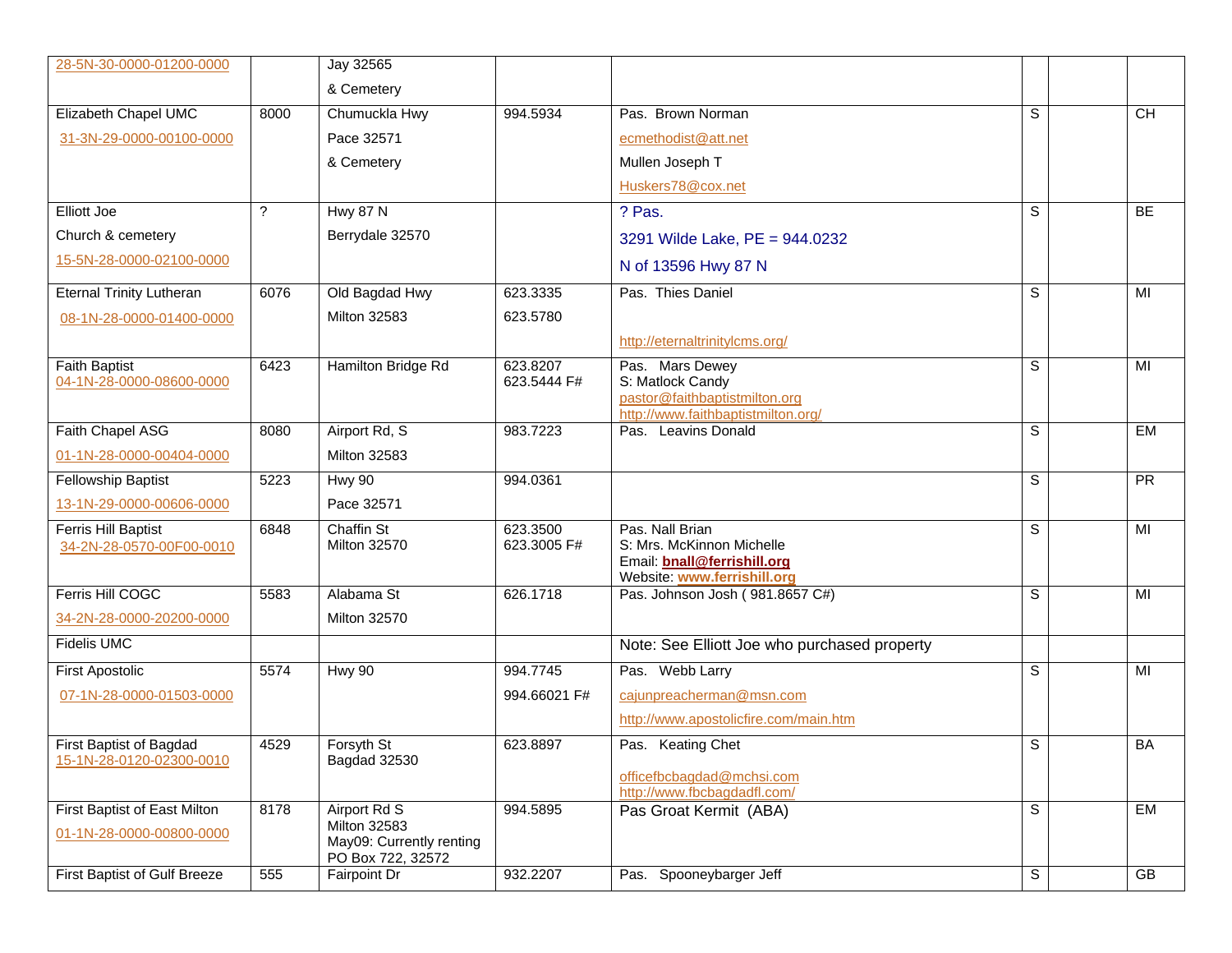| 07-3S-29-0990-00000-0102                                      |      | Gulf Breeze 32561                                             | 932.1970                         | Admin: Payton Tracy                                                                                                                                                                                                     |             |                 |
|---------------------------------------------------------------|------|---------------------------------------------------------------|----------------------------------|-------------------------------------------------------------------------------------------------------------------------------------------------------------------------------------------------------------------------|-------------|-----------------|
|                                                               |      |                                                               |                                  | http://www.fbcgulfbreeze.com                                                                                                                                                                                            |             |                 |
| First Baptist of Milton<br>03-1N-28-2530-06200-0010           | 6797 | Caroline St<br><b>Milton 32570</b>                            | 623.3122<br>626.0582 F#          | Pas. Spencer David<br>Admin: Lowe Bob<br>S: Mrs. Bassett Beverly,<br>Mrs. Godsey Suzie, Mrs. Ratcliff Eloise<br>bobl@fbcmilton.org<br>www.fbcmilton.org                                                                 | S           | MI              |
| <b>First Baptist of Navarre</b><br>14-2S-26-0000-00101-0000   | 9302 | Navarre Pkwy<br>Navarre 32566                                 | 939.3424                         | Pas. Pennington Jim<br>S<br>fbcnavarre@bellsouth.net<br>http://www.fbcnavarre.org                                                                                                                                       | S           | <b>NA</b>       |
| First Church of the Nazarene<br>13-1N-29-0000-00503-0000      | 5162 | Avenida Del Fuego<br>Pace 32571                               | 623.1417                         | Pace First Church of the Nazarene - 5024 Faircloth St.,<br>Milton; (850) 994-8949<br>http://www.nazarenechaplains.org/hostnaz.html<br>AM: 623.1417=Harden Eddie @ 5705 Lia Dr Milton                                    | S           | $\overline{PR}$ |
| <b>First Pentecostal</b>                                      | 4003 | Hwy 4                                                         | 675.5095                         | ? Pas Barrow Thomas F                                                                                                                                                                                                   | S           | <b>JA</b>       |
| 41-5N-29-2080-00A00-0160                                      |      | Jay 32565                                                     | 675.1646                         |                                                                                                                                                                                                                         |             |                 |
| First Pentecostal of Bagdad                                   | 4636 | Forsyth St                                                    | 623.6991                         |                                                                                                                                                                                                                         | S           | BA              |
| 15-1N-28-0120-00400-0030                                      |      | Bagdad 32530                                                  |                                  |                                                                                                                                                                                                                         |             |                 |
| First Presbyterian                                            | 5203 | Elmira St                                                     | 623.2510                         | Pas. Wooten Joan                                                                                                                                                                                                        | S           | MI              |
| 03-1N-28-2530-01800-0040                                      |      | <b>Milton 32570</b>                                           |                                  | joanwooten@aol.com                                                                                                                                                                                                      |             |                 |
| Floridatown Baptist<br>23-1N-29-1240-01900-0060               | 3851 | Diamond St<br>Pace 32571                                      | 994.8090                         | Pas. Hunt Joel<br>ftbc@bellsouth.net<br>www.floridatownbaptist.com                                                                                                                                                      | S           | <b>FT</b>       |
| Free Patsy Bowers                                             | 3901 | Hwy 4                                                         |                                  |                                                                                                                                                                                                                         | S           | <b>JA</b>       |
| 41-5N-29-0000-06700-0000                                      |      | Jay 32565                                                     |                                  |                                                                                                                                                                                                                         |             |                 |
| <b>Galilee Missionary Baptist</b><br>17-1N-28-0000-04300-0000 | 5913 | Hwy 90 W<br><b>Milton 32570</b>                               | Disconnected                     | Pas. Shirley Jerry (607.3497 C#)<br>Alt # 623.3008 (H#)                                                                                                                                                                 | $\mathbb S$ | MI              |
| <b>Garcon Point First Baptist</b><br>19-1S-28-1480-00000-0081 | 1780 | Garcon Point Rd<br><b>Milton 32583</b><br>Corner: Carriage Ln | 623.6641<br>$623.4104 = D$       | <b>Rev Richardson Rick</b><br>richardson956@bellsouth.net<br>Aka: Wilson Memorial Baptist Mission<br>Note: 623.6641=Woman at Pooley Ben H-"Only shell of bldg<br>left- no active church<br>http://www.srassociation.org | S           | GP              |
| <b>Golden Memorial Holiness</b>                               | 6291 | Golden Church Rd                                              |                                  | Near Will Jones Rd                                                                                                                                                                                                      | S           | <b>JA</b>       |
| 37-6N-28-0000-00302-0000                                      |      | Jay 32565                                                     |                                  |                                                                                                                                                                                                                         |             |                 |
| Good Shepard Lutheran<br>27-2S-28-0000-03702-0000             | 4257 | Gulf Breeze Pkwy                                              | 932.3263<br>934.6372<br>932.9127 | Pas. Hermann Rory M<br>Ofc Mgr: Lupo Maureen<br>gslcgb@bellsouth.net                                                                                                                                                    | S           | GB              |
|                                                               |      |                                                               |                                  |                                                                                                                                                                                                                         |             |                 |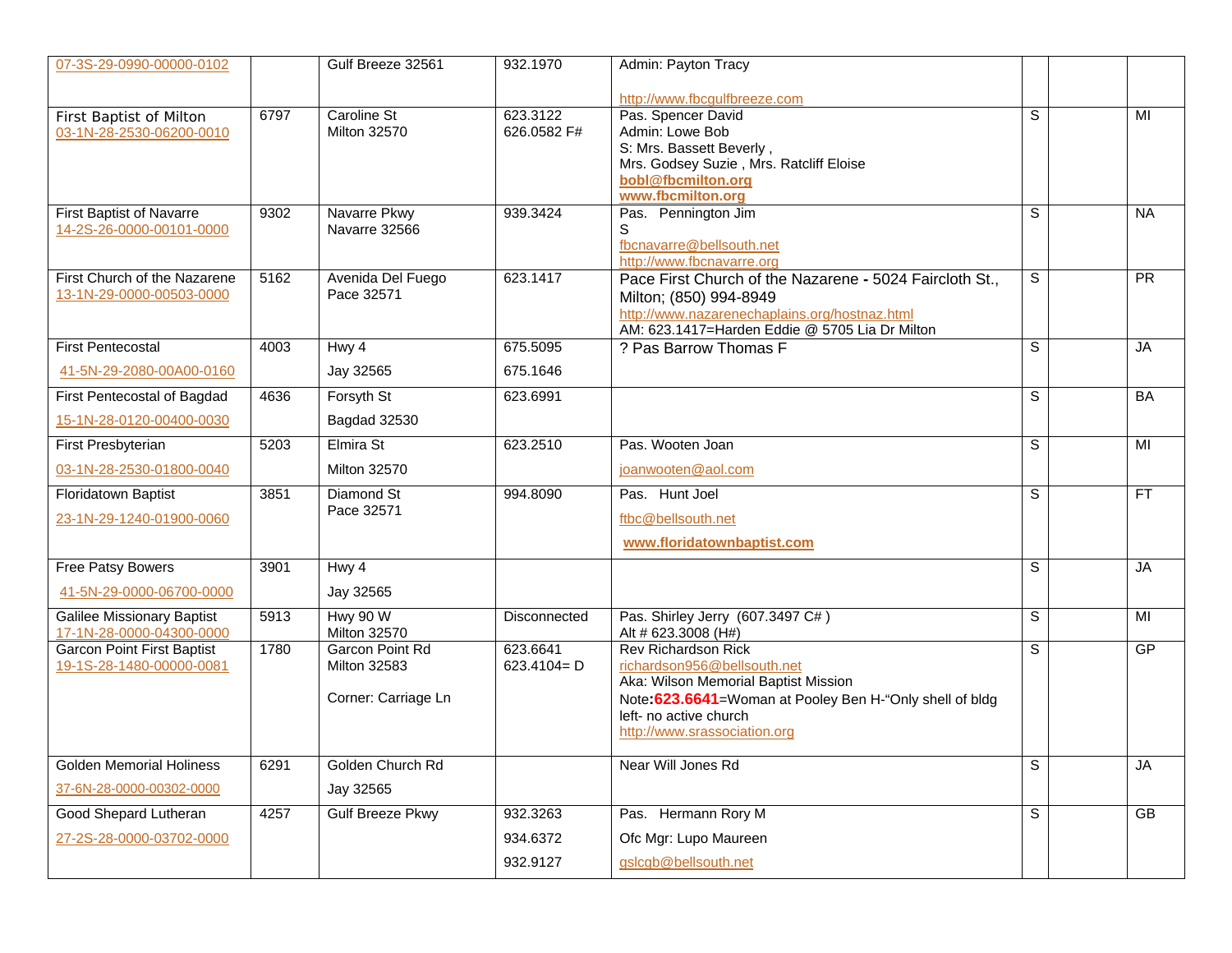|                                                      |       |                                              |                         | http://www.goodshepherdgulfbreeze.org/                                                           |                |                 |  |
|------------------------------------------------------|-------|----------------------------------------------|-------------------------|--------------------------------------------------------------------------------------------------|----------------|-----------------|--|
| Gospel Lighthouse                                    | 10001 | Chumuckla Hwy                                | 994.2020                |                                                                                                  | $\overline{s}$ | $\overline{CH}$ |  |
| 01-3N-30-0000-00603-0000                             |       | Jay 32565                                    |                         | c/o 8172 Mobile Hwy PE                                                                           |                |                 |  |
| <b>Grace Bible</b><br>33-2N-28-0000-00801-0000       | 6631  | <b>Chestnut St</b><br><b>Milton 32570</b>    | 623.4671                | Pas. Brainard Tod<br>grace@gracebiblechurchmilton.com<br>gracebiblechurchmilton.co               | S              | MI              |  |
| Greater Bethlehem AME                                | 5299  | <b>Richburg St</b>                           | 623.0463                | Perry ML                                                                                         | S              | EM              |  |
| 01-1N-28-0000-07000-0000                             |       | <b>Milton 32583</b>                          |                         |                                                                                                  |                |                 |  |
| Gulf Breeze COC<br>30-2S-28-0000-00402-0000          | 2962  | <b>Gulf Breeze Pkwy</b><br>Gulf Breeze 32563 | 932.3715<br>932.4406 F# | Pas. PinneyChris<br>cpinney382@aol.com<br>gbcofc@juno.com<br>http://gulfbreezechurchofchrist.org | S              | $\overline{GB}$ |  |
| Gulf Breeze Presbyterian<br>04-3S-29-0000-04800-0000 | 100   | Andrew Jackson Trl<br>Gulf Breeze 32561      | 932.3625<br>932.2315 F# | Pas. Blacklaw Jerry<br>S Herrington Martha<br>gbpc@bellsouth.net<br>www.gbpres.net               | S              | GB              |  |
| <b>Gulf Breeze UMC</b><br>05-3S-29-0000-00400-0000   | 75    | Fairpoint Dr<br>Gulf Breeze 32561            | 932.3594<br>932.3599 F# | Pas. Sadler Herb<br>Admin: Reid Paula<br>pried@gbumc.org<br>http://www.gbumc.org/index.htm       | S              | <b>GB</b>       |  |
| <b>Gulf Coast AOG</b>                                | 301   | Nightingale Ln                               | 932.1395                | Pas Dillard Sterling                                                                             | S              | $\overline{GB}$ |  |
| West FI Dist Council AOG                             |       | Gulf Breeze 32561                            |                         |                                                                                                  |                |                 |  |
| 01-1N-28-0000-07000-0000                             |       |                                              |                         |                                                                                                  |                |                 |  |
| Harmony Ridge Baptist<br>07-1N-28-0000-01900-0000    | 5536  | <b>Hwy 90</b><br>Pace 32571                  | 994.1551<br>994.1552 F# | Pas. Hadding Rob<br>S: Rogers Mary<br>harmonyridge@bellsouth.net                                 | S              | <b>PR</b>       |  |
| <b>Harold AOG</b>                                    | 10483 | Goodrange Dr                                 | 981.1030                | Pas. Long Walter                                                                                 | S              | HA              |  |
| 19-2N-26-0000-00200-0000                             |       | <b>Milton 32583</b>                          |                         |                                                                                                  |                |                 |  |
| Harold First Baptist<br>19-2N-26-1660-01900-0010     | 10585 | Good Range Dr<br><b>Milton 32583</b>         | 623.0300                | <b>Rev Kauble David</b><br>Web: www.haroldfirstbaptist.com<br>Email: kauble777@bellsouth.net     | s              | HA              |  |
| <b>Hickory Hammock Baptist</b>                       | 8351  | <b>Hickory Hammock Rd</b>                    | 623.8959                | Rev Gallups Carl                                                                                 | $\overline{s}$ | <b>EM</b>       |  |
| 17-1N-27-0000-00300-0000                             |       | <b>Milton 32583</b>                          | 623.0197 F#             | S= Morrel Amie, Parker Joanne                                                                    |                |                 |  |
|                                                      |       |                                              |                         | brothercarlhhbc@bellsouth.net                                                                    |                |                 |  |
|                                                      |       |                                              |                         | www.hickoryhammockbaptist.org                                                                    |                |                 |  |
| <b>Hopewell Primitive Baptist</b>                    | 6720  | <b>Hopewell Rd</b>                           | 675.6890                | Re: Elder Stewart Bill?                                                                          |                |                 |  |
| 10-3N-28-0000-00300-0000                             |       | <b>Milton 32570</b>                          |                         | c/o Gregory Smith, 5733 BullardRd Milton 32570                                                   |                |                 |  |
|                                                      |       |                                              |                         | Re Hwy 87/SouthridgeRd                                                                           |                |                 |  |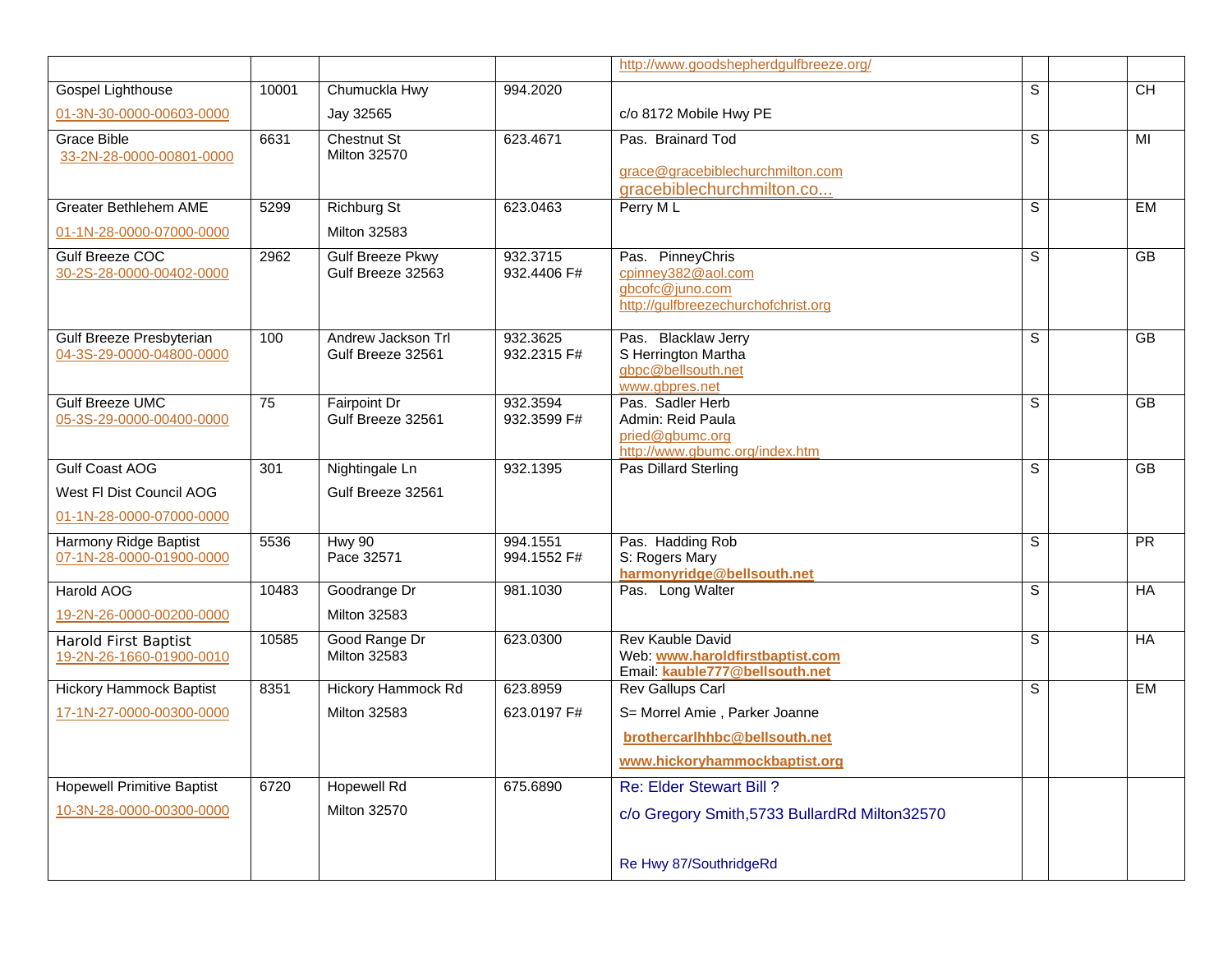| <b>Immanuel Baptist</b><br>16-1N-29-0000-00300-0000                     | 4187             | <b>Hwy 90</b><br>Pace 32571                           | 994.6152<br>994.1172 F#          | Rev Passmore Jerry<br>S: Kaden Terry , Weaver Markita<br>info@paceimmanuel.org           | S | PA        |
|-------------------------------------------------------------------------|------------------|-------------------------------------------------------|----------------------------------|------------------------------------------------------------------------------------------|---|-----------|
| Indian Ford Victory<br>Fellowship<br>03-2N-27-0000-00200-0000           | 8999             | Indian Ford Rd<br><b>Milton 32570</b>                 | 957.4115                         | www.paceimmanuel.org<br>c/o: 5724 Bronco PI, Howard Michael/Brenda                       | S | MI        |
| <b>Isaiah Chapel AMEZ</b><br>03-1N-28-2530-07000-0123                   | 5038             | Dr Martin Luther King Jr<br>Dr<br><b>Milton 32570</b> | 623.3569                         |                                                                                          | S | MI        |
| James Street Baptist<br>34-2N-28-2470-00100-0120                        | 6658             | James St, Milton32570<br>PO Box 833,<br>Milton32572   | 623.4398                         | Pas. Gilmore Warren<br>Email: gilmore295522@bellsouth.net                                | S | MI        |
| Jay COC<br>41-5N-29-2080-00C00-0020                                     | 4043             | Hwy 4<br>Jay 32565                                    | 675.6443                         | http://www.jaychurchofchrist.com/<br>office@jaychurchofchrist.com                        | S | <b>JA</b> |
| Jay First AOG<br>41-5N-29-2590-00200-0410                               | 14047            | Alabama St<br>Jay 32565                               | 675.6869<br>675.5445 F#          | Pas. Hemley Jeff<br>S: Gillman Jennifer<br>Jayfirstag@bellsouth.net<br>No web site-Apr09 | S | <b>JA</b> |
| Jay First Baptist<br>41-5N-29-2590-00200-0280                           | 14113            | Alabama St<br>Jay 32565                               | 675.4587<br>675.4587 F#          | Pas. Rushing Will<br>S: Glover Robbi<br>jayfirstbaptist@bellsouth.net<br>www.jayfbc.org  | S | <b>JA</b> |
| Jay UMC<br>41-5N-29-0000-07300-0000                                     | 14093            | S Alabama St<br>Jay 32565                             | 675.4882<br>675.4684             | Pas. Beckham Virginia                                                                    | S | <b>JA</b> |
| Jehovah's Witness Gulf<br><b>Breeze</b><br>26-2S-28-0000-00700-0000     | $\frac{1}{1692}$ | <b>Mohawk Trl</b><br>Gulf Breeze 32563                | 932.3606                         |                                                                                          | S | <b>GB</b> |
| Joy Bible Baptist<br>33-2N-27-0000-00602-0000<br>Jubilee Navarre        | 8613             | <b>Hwy 90</b><br>Milton 32583                         | 626.3427                         | AM                                                                                       | S | EM        |
| Juniper                                                                 |                  |                                                       |                                  |                                                                                          |   |           |
| Kingdom Hall of Jehovah's<br><b>Witness</b><br>31-2N-28-0000-01304-0000 | 5696             | <b>Berryhill Rd</b><br><b>Milton 32570</b>            | 626.7328<br>623.4278<br>623.9609 |                                                                                          | S | MI        |
| <b>Liberty Baptist</b><br>03-1N-28-2530-05300-0020                      | 6763             | Margaret St<br>Milton                                 | 983.6262                         | Pas. Potts Eddie<br>http://www.liberty.churchhome4me.com/index.html                      | S | MI        |
| Live Oak Baptist<br>12-2S-27-0000-02508-0000                            | 7304             | E Bay Blvd<br>Navarre 32566                           | 936.7672                         | Pas. Howell Pat (723.0680)<br>liveoakchurch@bellsouth.net                                | S | <b>NA</b> |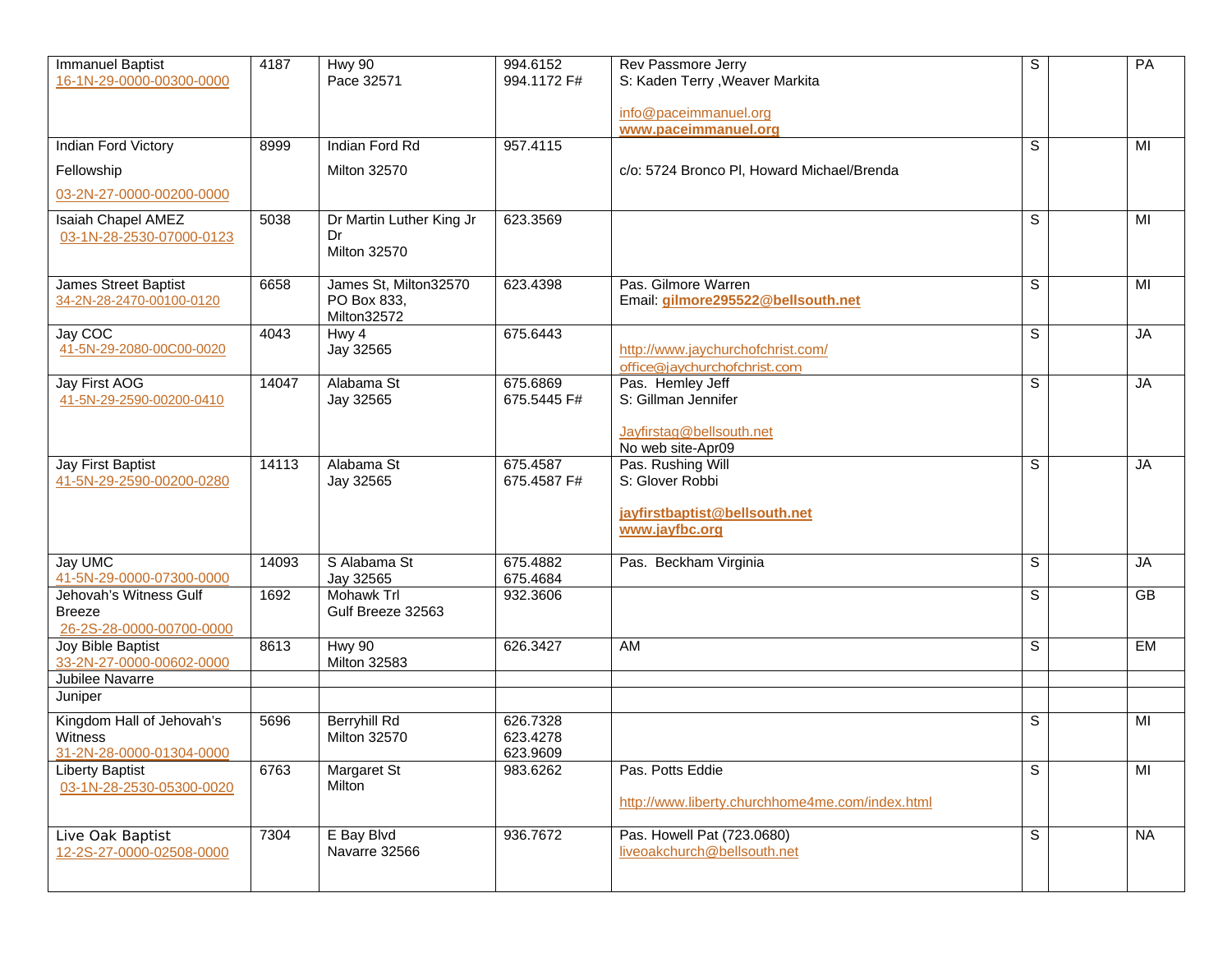| Living Faith<br>12-1N-28-0000-00440-0000                                       | 7401  | <b>Reformation Rd</b><br><b>Milton 32583</b>                                                        | 623.4521                |                                                                                                       | S | MI        |
|--------------------------------------------------------------------------------|-------|-----------------------------------------------------------------------------------------------------|-------------------------|-------------------------------------------------------------------------------------------------------|---|-----------|
| Living Truth Church<br>32-2N-29-0000-01103-0000                                | 5540  | <b>Education Dr</b><br>@ Dixon Intermediate<br>School<br>Pace 32571<br>Mail: 4853 W<br>Spencerfield | 994.7698<br>994.7713 F# | Pas. Sullivan Norman<br>S: Hollon Carrie<br>www.livingtruthchurch.com<br>norman@livingtruthchurch.com | S | PA        |
| Living Word Evangelistic<br>Assn<br>15-2S-26-0000-05600-0000                   | 9031  | Sunset Dr<br>Navarre 32566                                                                          | 939.4211                |                                                                                                       | S | <b>NA</b> |
| Mae Edwards Memorial UMC<br>35-1N-29-0000-02100-0000                           | 5052  | <b>Mulat Rd</b><br><b>Milton 32583</b>                                                              | 994.0002<br>626.9567    | Pas. Mapoles H Byrd<br>pmapoles@mchsi.com                                                             | S | MI        |
| Mainline Pentecostal Church -<br><b>Ministries</b><br>09-2S-26-0000-00328-0000 | 2834  | <b>Hwy 87 S</b><br>Navarre 32566                                                                    | 936.5505                |                                                                                                       | S | <b>NA</b> |
| Margaret Street COC                                                            | 6745  | Margaret St                                                                                         | 623.8191                | Pas. Silcox Preston                                                                                   | S | MI        |
| 03-1N-28-2530-05200-0100                                                       |       | <b>Milton 32570</b>                                                                                 |                         | Preston_silcox@yahoo.com                                                                              |   |           |
| McClellan AOG                                                                  | 6050  | <b>Three Notch Trail</b>                                                                            | 957.4003                | Pas. Qualls William                                                                                   | S | <b>MC</b> |
| 01-5N-27-0000-00800-0000                                                       |       | <b>Milton 32570</b>                                                                                 |                         |                                                                                                       |   |           |
| Mclellan COC                                                                   | 6285  | Three Notch Trl                                                                                     | 957.4610                | ? Cohen Elmer - Locklin Radford Jr                                                                    | S | <b>MC</b> |
| 36-6N-27-0000-00700-0000                                                       |       | <b>Milton 32570</b>                                                                                 | 957.4057                | CornerSellersvilleRd/ThreeNotchTrl                                                                    |   |           |
| Midway Baptist<br>19-2S-27-0000-00800-0000                                     | 5471  | <b>Gulf Breeze Pkwy</b><br>Gulf Breeze 32563                                                        | 932.6549<br>932.5475 F# | Pas. Brunet Dennis<br>S: Belmear Shirley<br>staff@midwaybaptist.org<br>www.midwaybaptist.org          | S | GB        |
| Midway First AOG<br>19-2S-27-0000-01105-0000                                   | 5649  | E Bay Blvd<br>Gulf Breeze 32563                                                                     | 934.3033<br>932.6975 F# | Pas. Lang David<br>info@midwaveaog.com                                                                | S | <b>MD</b> |
| Midway House of Faith<br>19-2S-27-0000-00900-0000                              | 1758  | Woodlawn Beach Rd<br>Gulf Breeze 32563                                                              | 934.0033                | Pas. Jordan Bama                                                                                      | S | <b>MD</b> |
| Milton First AOG<br>28-2N-28-0000-01700-0000                                   | 6163  | Dogwood Dr<br><b>Milton 32570</b>                                                                   | 623.2854<br>626.9188 F# | Pas. Rogers Fred<br>S: Payne Venita<br>firstassembly168@bellsouth.net<br>http://www.mfaog.org         | S | MI        |
| Milton First UMC                                                               | 6830  | <b>Berryhill St</b>                                                                                 | 623.6683                | Pas. Shelton Gerald                                                                                   | S | MI        |
| 03-1N-28-2530-01200-0020                                                       |       | Mail:6819 Berryhill                                                                                 | 626.2422 F#             | S Morelli Rosemarie<br>fumcmilt@bellsouth.net<br>http://www.gbgm-umc.org/miltonfumc/                  |   |           |
| Mount Bethel Baptist<br>15-1N-28-0120-05400-0020                               | 44583 | Limit St<br>Bagdad 32530<br>Mail: PO Box 175                                                        | 626.7112                |                                                                                                       | S | BA        |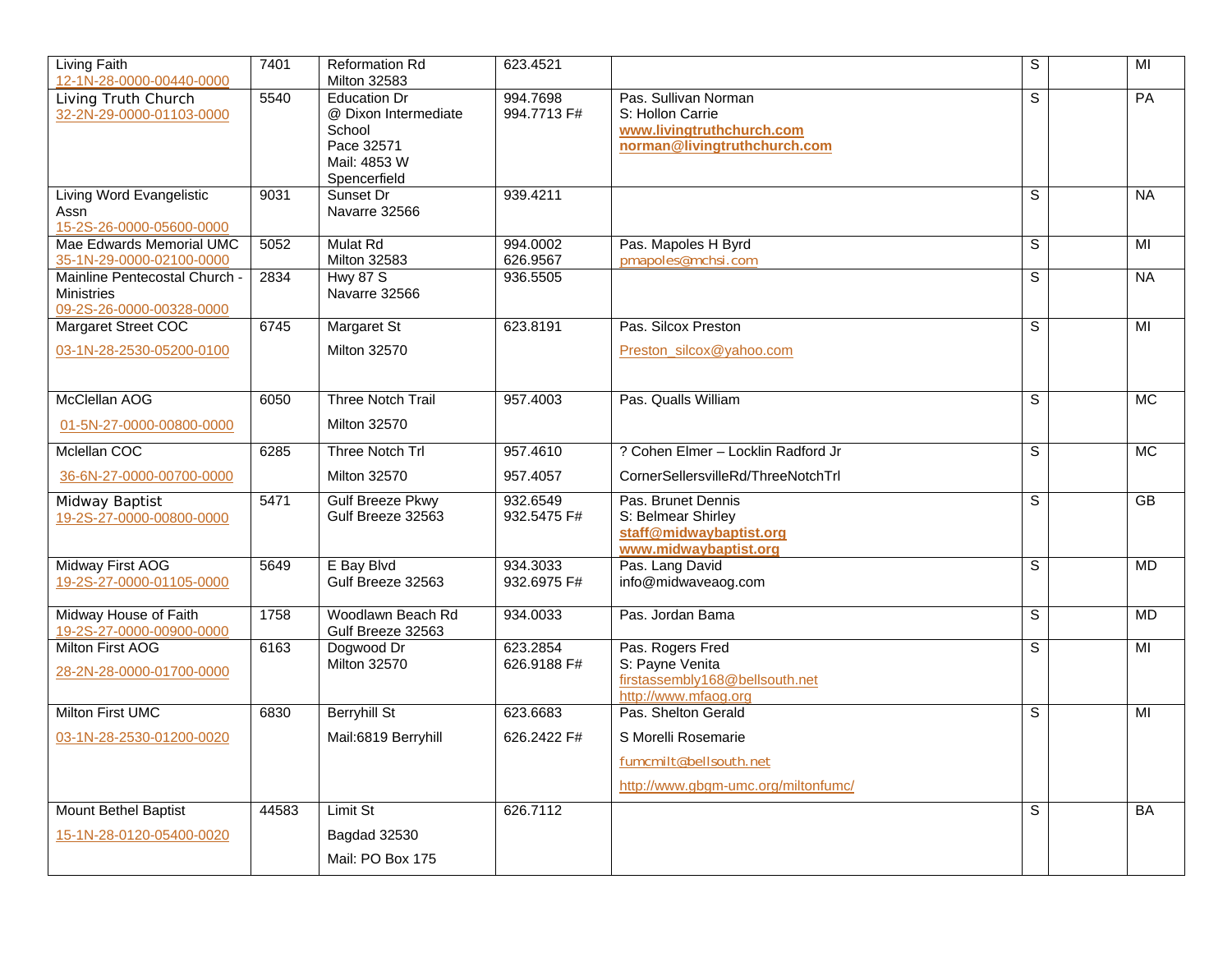| <b>Mount Calvary Baptist</b>                                      | 5300  | Berryhill Rd                                                                    | 623.3713                |                                                                                                | S                       | $\overline{M}$ |  |
|-------------------------------------------------------------------|-------|---------------------------------------------------------------------------------|-------------------------|------------------------------------------------------------------------------------------------|-------------------------|----------------|--|
| 25-2N-29-0000-00114-0000                                          |       | <b>Milton 32570</b>                                                             |                         |                                                                                                |                         |                |  |
| <b>Mount Carmel Methodist</b>                                     | 15030 | <b>Hwy 89</b>                                                                   | 675.6228                | Pas. Funches Frederick                                                                         | S                       | <b>JA</b>      |  |
| 27-6N-29-0000-01400-0000                                          |       | Jay 32565                                                                       |                         |                                                                                                |                         |                |  |
| Mount Pleasant Baptist<br>28-2N-28-0000-01500-0000                | 6151  | Dogwood Dr<br><b>Milton 32570</b><br>Mail:<br>PO Box 626<br><b>Milton 32572</b> | 626.0600<br>983.1985 F# | Pas. Bradshaw Charlie<br>pastorcb@bellsouth.net                                                | S                       | MI             |  |
| Mount Zion Pentecostal                                            | 5532  | Osceola St                                                                      | 623.5063                |                                                                                                | S                       | MI             |  |
| 34-2N-28-0570-00Q00-0010                                          |       | <b>Milton 32570</b>                                                             |                         |                                                                                                |                         |                |  |
| Mount Zion Primitive Baptist                                      | 6930  | Chaffin St                                                                      | 626.4555                | ?                                                                                              | $\mathbb S$             | MI             |  |
| 34-2N-28-0570-00U00-0111                                          |       | <b>Milton 32570</b>                                                             |                         |                                                                                                |                         |                |  |
| Mt Carmel UMC                                                     | 15030 | <b>Hwy 89 N</b>                                                                 | 675.6228                | $=$ CEM<br>Pas. Funches Frederick R                                                            | S                       | $J$ A          |  |
| 27-6N-29-0000-01400-0000                                          |       |                                                                                 | 675.3506 F#             | fredfunches@bellsouth.net                                                                      |                         |                |  |
| Mt Pilgrim Baptist<br>03-1N-28-2530-06500-0080                    | 5103  | Dr Martin Luther King Jr<br>Dr<br><b>Milton 32570</b><br>Corner Alice St        | 981.0081<br>623.4412    |                                                                                                | S                       | MI             |  |
| Navarre Baptist<br>14-2S-26-0000-00101-0000                       | 9302  | Navarre Pkwy<br>Navarre 32566                                                   | 939.3424<br>939.0434 F# | Pas. Pennington Jim<br>S: Mrs. Barrineau Pam<br>www.fbcnavarre.org<br>fbcnavarre@bellsouth.net | S                       | <b>NA</b>      |  |
| Navarre Chapel and                                                | 2122  | <b>Brand Ct</b>                                                                 | 939.9097                |                                                                                                | S                       | <b>NA</b>      |  |
| Academy                                                           |       | Navarre 32566                                                                   |                         |                                                                                                |                         |                |  |
| 21-2S-26-0780-0GG00-0000                                          |       |                                                                                 |                         |                                                                                                |                         |                |  |
| Navarre COC<br>17-2S-26-0000-00155-0000                           | 8490  | James Harvell Rd<br>Navarre 32566                                               | 938.8109                | <sup>2</sup><br>roger@navarrechurchofchrist.net<br>http://navarrechurchofchrist.net            | S                       | <b>NA</b>      |  |
| Navarre First AOG<br>21-2S-26-0780-0KK06-0000                     | 9594  | Navarre Pkwy<br>Navarre 32566                                                   | 939.3333<br>939.4744 F# | Pas. Skipper Jon<br>navarrefirstaog@bellsouth.net<br>http://www.navarrefirst.org               | S                       | <b>NA</b>      |  |
| Navarre Korean Hope<br><b>Baptist</b><br>14-2S-26-0000-00101-0000 | 9302  | Navarre Pkwy<br>Navarre 32566                                                   | 939.7165                | Pas. Heungjik Kim<br>pastorkim@nkhbc.org<br>www.nkhbc.org                                      | $\overline{\mathbf{s}}$ |                |  |
| Navarre Presbyterian                                              | 1870  | Lowe Rd                                                                         | 939.3524                |                                                                                                | S                       | <b>NA</b>      |  |
| 23-2S-27-0000-00600-0000                                          |       | Navarre 32566                                                                   |                         |                                                                                                |                         |                |  |
| Navarre UMC<br>21-2S-26-0780-0103-0000                            | 9474  | Navarre Pkwy<br>Navarre 32566                                                   | 939.2028<br>939.4082 F# | Pas. Morris Dan<br>S: Jordan Nancy                                                             | S                       | <b>NA</b>      |  |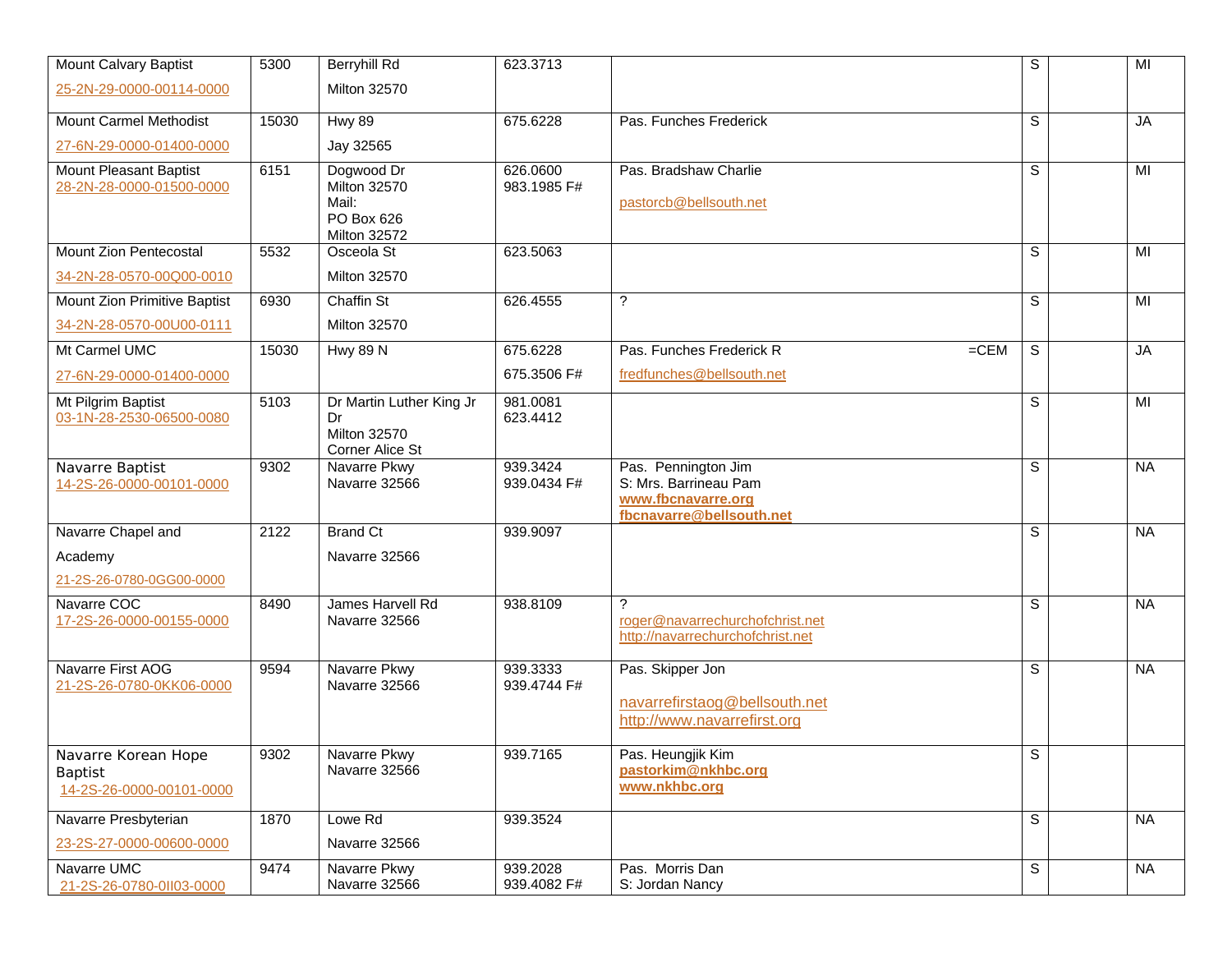|                                                                         |       |                                           |                                     | nancy.jordan@navarreumc.org<br>http://www.navarreumc.com/                                       |             |                 |
|-------------------------------------------------------------------------|-------|-------------------------------------------|-------------------------------------|-------------------------------------------------------------------------------------------------|-------------|-----------------|
| New Beginnings                                                          | 5887  | <b>Stewart St</b>                         | 981.2400                            |                                                                                                 | S           | MI              |
| 34-2N-28-2470-01900-0110                                                |       | <b>Milton 32570</b>                       |                                     |                                                                                                 |             |                 |
| New Bethel Baptist<br>25-4N-30-0000-00600-0000                          | 10991 | Chumuckla Hwy<br>Jay 32565                | 675.0201                            | george.dunn@juno.com                                                                            | S           | <b>NY</b>       |
| New Harvest Fellowship<br>34-2N-29-0000-00105-0000                      | 4289  | <b>Berryhill Rd</b><br>Pace 32571         | 995.7451                            | Pas. Isaacson Alan<br>http://www.newharvestfellowship.com<br>Apr09:Zoned SFR, no building value | S           | $\overline{PA}$ |
| New Hope ASG                                                            | 9550  | Chumuckla Hwy                             | 994.4579                            | Pas. Hellum Daniel                                                                              | S           | JA              |
| 12-3N-30-0000-00400-0000                                                |       |                                           |                                     | newhopeag@email.com                                                                             |             |                 |
| New Life Baptist<br>16-2N-28-0000-00341-0000                            | 6380  | <b>Bayberry St</b><br><b>Milton 32570</b> | 626.1859<br>626.8559 F#             | Pas. Oakes Brian<br>S: Mrs. Chavers Kathy<br>new_life_baptist@bellsouth.net                     | S           | MI              |
| New Life Deliverance Temple<br>15-2S-26-0000-20600-0000                 | 2105  | Panhandle Trail<br>Navarre 32566          | 936.4081                            | No web site-Apr09<br>Pas. Williams Mark & Brenda<br>http://www.nldtc.org/index.htm              | S           | <b>NA</b>       |
| New Macedonia Baptist                                                   | 4763  | Chumuckla Hwy                             | 994.5880                            | Pas. Brown James                                                                                | $\mathbb S$ | PA              |
| 09-1N-29-0000-02700-0000                                                |       | Pace 32571                                |                                     |                                                                                                 |             |                 |
| New Providence Missionary<br><b>Baptist</b><br>22-1N-28-0000-07105-0000 | 4175  | Popcorn Rd<br><b>Milton 32583</b>         | 981.1313                            | Pas. Marshall Joseph                                                                            | $\mathbb S$ | MI              |
| New Testament Church of<br>Milton<br>05-1N-28-0000-00700-0000           | 5277  | Glover Ln<br><b>Milton 32570</b>          | No phone                            | Pas. Wiley Billy L (E# 623.5933)                                                                | S           | MI              |
| <b>Olivet Baptist</b><br>04-1N-28-0000-02400-0000                       | 5240  | Dogwood Dr<br><b>Milton 32570</b>         | 623.2780<br>623.2717 F#             | Pas. Godsey Frankie<br>S: Mrs. Cobb Jo<br>olivetbaptistch@bellsouth.net                         | S           | MI              |
| Pace AOG<br>16-1N-29-3310-00000-0220                                    | 3948  | <b>Hwy 90</b><br>Pace 32571               | 202.3100<br>994.7131<br>994.9936 F# | Pas. Rogers Joseph<br>S: Lay Keitha<br>info@paceassembly.org<br>http://www.paceassembly.org     | S           | PA              |
| Pace COC<br>16-1N-29-0000-10200-0000                                    | 4036  | Florence St<br>Pace 32571                 |                                     | Apr 09: Demolished - Vacant lot                                                                 | S           | PA              |
| Pace Community<br>34-2N-29-0000-00621-0000                              | 4310  | N Spencer Field Rd<br>Pace 32571          | 994.4310<br>994.4104 F#             | Pas. Christian Ronnie<br>Admin: Tharp Gene<br>http://www.pacecommunitychurch.com                | S           | PA              |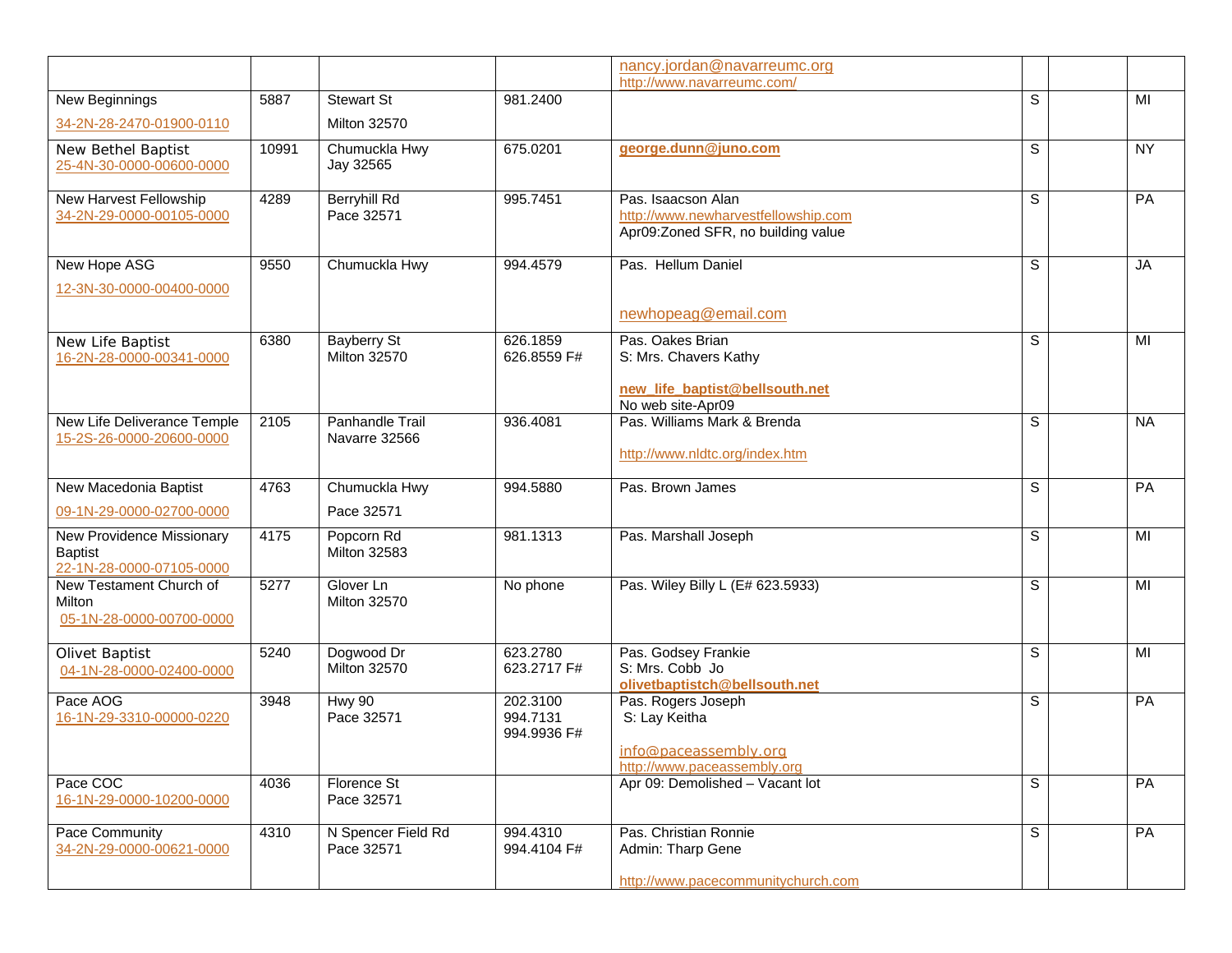| Pace First UMC<br>16-1N-29-0000-03600-0000        | 4540  | Chumuckla Hwy                                                                     | 994.5608<br>994.6633 F# | Pas. Webb John F<br>S: Roberts Gail<br>Email: 1stumcpace@bellsouth.net                                     | S              | PA        |
|---------------------------------------------------|-------|-----------------------------------------------------------------------------------|-------------------------|------------------------------------------------------------------------------------------------------------|----------------|-----------|
| Pace Presbyterian                                 | 4587  | Woodbine Rd                                                                       | 995.4553                | Website: http://www.pacefumc.org<br>Pas. White Shuford                                                     | $\overline{s}$ | PA        |
| 18-1N-29-0000-00500-0000                          |       | Pace 32571                                                                        |                         | pacepresbyterian@bellsouth.net<br>http://www.angelfire.com/fl4/pacepresbyterian/                           |                |           |
| Pea Ridge COC<br>13-1N-29-0000-04901-0000         | 4400  | Bell Ln<br>Pace 32571                                                             | No phone                | Min. Paul Farmer or Min Larry Everett<br>Alt # c/o Curtis Bell ,4136 bell lane @ 994.5431                  | S              | <b>PR</b> |
| <b>Pine Grove Baptist</b>                         |       | Pine Grove Rd                                                                     |                         | C/o Ola May Gill, 4216 Reeder Rd J65                                                                       | S              | BE        |
| 26-5N-28-0000-01201-0000                          |       | Jay 32565                                                                         |                         |                                                                                                            |                |           |
| Pine Level Baptist                                | 3300  | Pine Level Church Rd                                                              | 675.4319                | Pas. Salter Patrick                                                                                        | $\overline{s}$ | PL        |
| 05-4N-29-0000-01000-0000                          |       | Jay 32565<br>& Cemetery                                                           |                         | www.pinelevelchurch.com<br>patrick.salter@yahoo.com                                                        |                |           |
| Pine Terrace Baptist<br>20-2N-28-0000-03101-0000  | 6212  | Pine Blossom Rd<br><b>Milton 32570</b>                                            | 623.3954<br>623.5606 F# | Pas. Wiggins Mike<br>S: Mrs. Gosnell Joann; Mrs. Harty, C.B.; Mrs. Gunderman,<br>Cathy<br>bromike@ptbc.org | S              | MI        |
| <b>Pineview UMC</b>                               | 1450  | Pineview Church Rd                                                                | 675.2888                | www.ptbc.org<br>Pas. Cook David                                                                            | S              | <b>JA</b> |
| 35-4N-29-0000-00700-0000                          |       | Jay 32565                                                                         |                         | Evans Jr Jesse R<br>pineview@bellsouth.net<br>pineviewumc@qmail.com                                        |                |           |
| <b>Pleasant Grove Baptist</b>                     | 11130 | <b>Hw 87 N</b>                                                                    |                         | ? c/o James Everidge, 4475 Galt City Rd Milton 32583                                                       | S              | WH        |
| 21-4N-28-0000-00802-0000                          |       | <b>Milton 32570</b>                                                               |                         | 623.5895                                                                                                   |                |           |
| Pleasant Hill Missionary                          | 5550  | Ecofina St                                                                        | 623.0453                | Pas. Rhodes Esic (623.9449 H#)                                                                             | S              | MI        |
| <b>Baptist</b>                                    |       | <b>Milton 32570</b>                                                               |                         |                                                                                                            |                |           |
| 34-2N-28-0570-00N00-0010                          |       |                                                                                   |                         |                                                                                                            |                |           |
| Pleasant Home Baptist<br>30-3N-26-0000-00800-0000 | 8500  | Pleasant Home Rd<br>Mail @ Holt 32564                                             | 957.4440                | Pas. Oaks Mark<br>moaks9@bellsouth.net<br>www.bibleword.org/phbc/                                          | S              | <b>FD</b> |
| <b>Promiseland Church</b>                         | 2270  | <b>Hwy 87S</b>                                                                    | 939.3737                |                                                                                                            | S              | <b>NA</b> |
| 17-2S-26-0000-00163-0000                          |       | Navarre 32566                                                                     |                         |                                                                                                            |                |           |
| Relevant Life<br>12-1N-29-0000-00289-0000         | 4775  | School Lane @<br>Pea Ridge Elementary<br>Mail to:<br>4913 Spears St<br>Pace 32571 | 995.8181<br>529.0316    | Pas. Rick Valarezo<br>rick@myrelevantlife.com<br>myrelevantlife.com                                        | $\overline{s}$ | PR        |
| Reorganized Church of LDS                         | 211   | Presidio                                                                          |                         | Note: same phys loc as Community of Christ, except #                                                       | S              | <b>NA</b> |
| 17-2S-26-0000-00101-0000                          |       | Navarre 32566                                                                     |                         | is 211 versus 2111                                                                                         |                |           |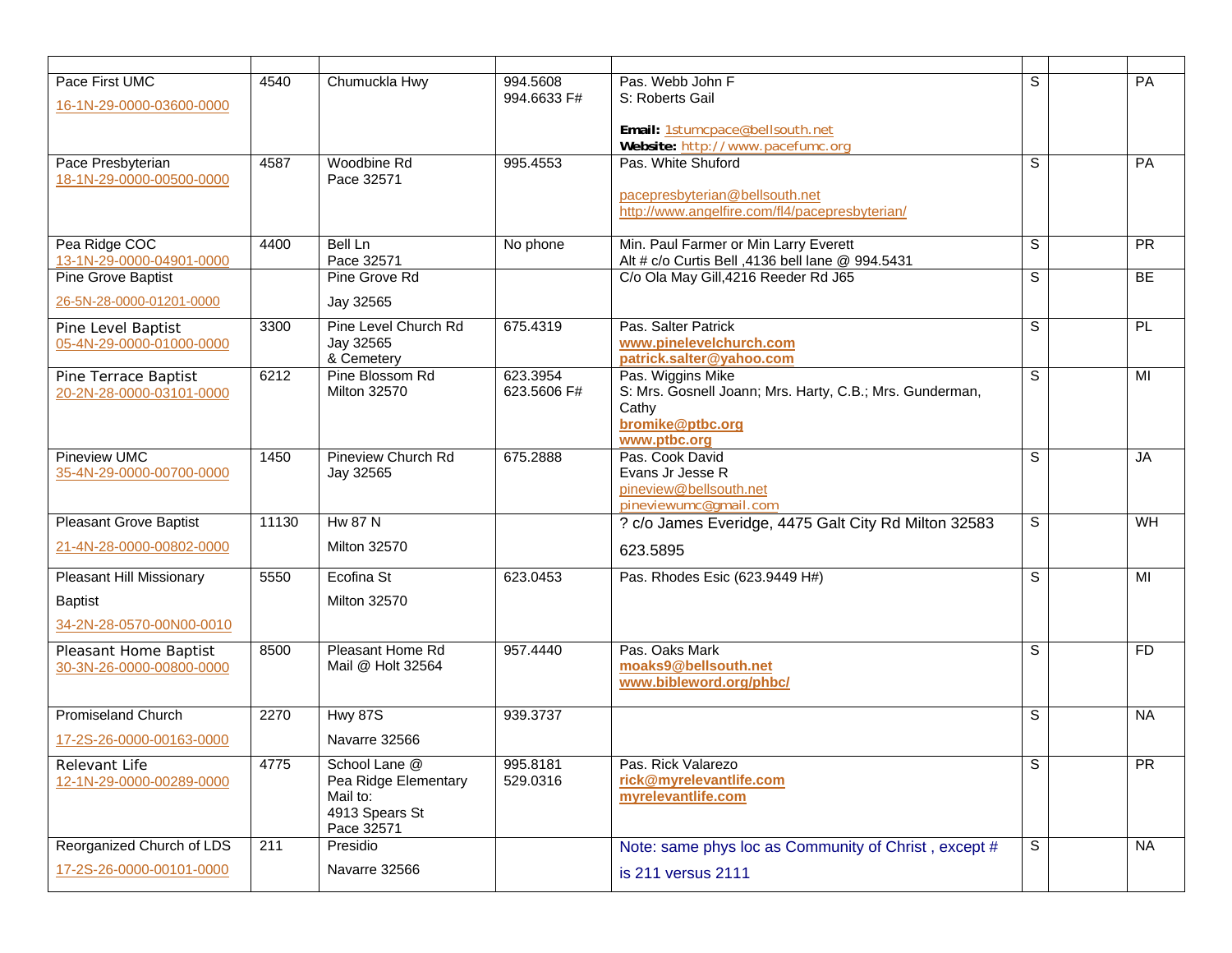| Reorganized LDS                                  | 12929 | <b>Hwy 87</b>                        |              |                                                                            | S                       | BE             |
|--------------------------------------------------|-------|--------------------------------------|--------------|----------------------------------------------------------------------------|-------------------------|----------------|
| 34-5N-28-0000-00500-0000                         |       | Jay 32565                            |              |                                                                            |                         |                |
| Risen Savior Lutheran                            | 9664  | Navarre Pkwy                         | 936.1005     | <b>Rev Prahl Steven</b>                                                    | S                       | <b>NA</b>      |
| 21-2S-26-0780-0KK04-0000                         |       | Navarre 32566                        |              | pastorprahl@bellsouth.net                                                  |                         |                |
|                                                  |       |                                      |              | http://www.risensaviorchurch.org                                           |                         |                |
|                                                  |       |                                      |              |                                                                            |                         |                |
| Roeville Holiness                                | 6648  | Munson Hwy                           |              | C/o Rogers Dorothy, Rt6, Box183B, Milton 32570                             | $\overline{s}$          | MI             |
| Aka: Free Pentecostal<br>Holiness                |       | <b>Milton 32570</b><br>@ Eastgate Rd |              | 6200 Munson Hwy, Milton 32570 (981.1621)                                   |                         |                |
| 13-2N-28-0000-01600-0000                         |       |                                      |              |                                                                            |                         |                |
| Saint Mary's Episcopal                           | 6849  | Oak St                               | 623.2905     | Rev Wallace John                                                           |                         | MI             |
| 03-1N-28-2530-03000-0020                         |       | <b>Milton 32570</b>                  | 623.6302 F#  | stmarysmilton@aol.com                                                      |                         |                |
|                                                  |       |                                      |              | http://www.stmarysmilton.com/                                              |                         |                |
| Santa Rosa Baptist Assoc                         | 6820  | <b>Hwy 87 N</b>                      | 623.8873     | Fox Chip- Dir of Missions                                                  | S                       | MI             |
| 16-2N-28-0000-03302-0000                         |       | <b>Milton 32570</b>                  | 499.1753     | S: Hutchinson Pam                                                          |                         |                |
|                                                  |       |                                      |              | domsantarosa@bellsouth.net                                                 |                         |                |
|                                                  |       |                                      |              | http://www.srassociation.org                                               |                         |                |
| Santa Rosa Interfaith                            | 4339  | Gulf Breeze Pkwy                     | 934.6844     | <b>Cornett Shirley</b>                                                     | S                       | <b>MD</b>      |
| Ministries & Medical<br>27-2S-28-4720-00A00-0070 |       | Gulf Breeze 32563                    | 934.4611 f#  | iministries@bellsouth.net                                                  |                         |                |
| Santa Rosa Shores                                | 3153  | <b>Gulf Breeze Pkwy</b>              | 932.9128     | <b>Rev Eddins Bill</b>                                                     | $\overline{\mathsf{s}}$ | GB             |
| Baptist                                          |       | Gulf Breeze 32563                    | 932.1073     |                                                                            |                         |                |
| 30-2S-28-0000-01100-0000                         |       |                                      |              | ymbill_101@hotmail.com                                                     |                         |                |
| Sea Breeze                                       | 3608  | <b>Gulf Breeze Pkwy</b>              | 932.0978     | Pas Mikell James                                                           | S                       | MI             |
| 29-2S-28-3210-00C00-0080                         |       | Gulf Breeze 32562                    |              |                                                                            |                         |                |
| Seventh Day Adventist                            | 5288  | Berryhill Rd                         | 626.9123     | Rev Labrenz Will                                                           | S                       | MI             |
| 25-2N-29-0000-00158-0000                         |       | <b>Milton 32570</b>                  |              |                                                                            |                         |                |
|                                                  |       |                                      |              | labrenz@bellsouth.net<br>http://milton24.adventistchurchconnect.org/       |                         |                |
| Solid Rock Baptist                               | 6760  | East Gate Rd                         | 626.8838     | Rev Stead John                                                             | S                       | MI             |
| 18-2N-27-0000-00133-0000                         |       |                                      |              | pastor@solidrockbaptistchurch.com                                          |                         |                |
|                                                  |       |                                      |              | admin@solidrockbaptistchurch.com<br>http://www.solidrockbaptistchurch.com/ |                         |                |
|                                                  |       |                                      |              |                                                                            |                         |                |
| Spring Hill AOG                                  | 9190  | Munson Hwy                           | 850.261.4946 |                                                                            | S                       | SP             |
| 15-5N-28-0000-02100-0000                         |       | <b>Milton 32570</b><br>& Cemetery    |              |                                                                            |                         |                |
| Springhill Baptist                               | 9214  | Munson Hwy                           | 957.8115     | Pas. Pittman Jimmy                                                         | S                       | S <sub>P</sub> |
| 15-3N-27-0000-00500-0000                         |       | <b>Milton 32570</b>                  |              |                                                                            |                         |                |
|                                                  |       |                                      |              |                                                                            |                         |                |
|                                                  |       |                                      |              |                                                                            |                         |                |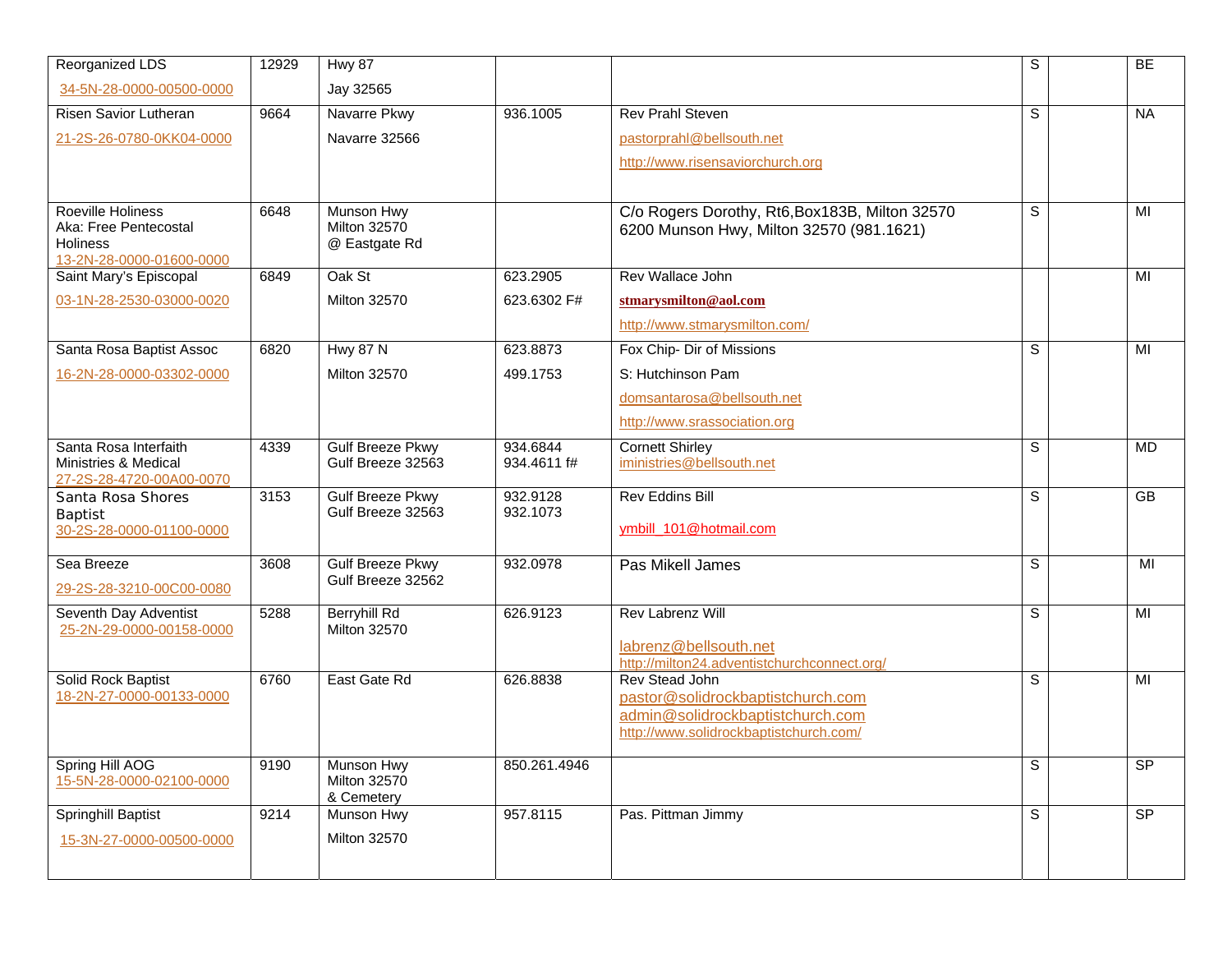| <b>St Ann Parish</b>                                    | 100          | Daniel Dr                                    | 932.2859                | Pas Hunt Luke                                                             | S              | GB              |
|---------------------------------------------------------|--------------|----------------------------------------------|-------------------------|---------------------------------------------------------------------------|----------------|-----------------|
| 04-3S-29-0000-03500-0000                                |              | Gulf Breeze 32561                            | 932.2804 F#             | Admin: Spencer Susie                                                      |                |                 |
|                                                         |              |                                              |                         | Susie@stanngulfbreeze.,org                                                |                |                 |
| St Augustine of Canterbury<br>Episcopal                 | 7810         | Navarre Pkwy<br>Navarre 32566                | 939.2261<br>939.4296 F# | Pas Powell Elizabeth<br>S: secretary@staugustinesnavarre.com              | S              | <b>NA</b>       |
| 19-2S-26-0000-00501-0000                                |              |                                              |                         | http://www.staugustinesnavarre.com/                                       |                |                 |
| St Francis of Assisi<br>Episcopal                       | $\mathbf{1}$ | Saint Francis Dr<br>Gulf Breeze 32561        | 932.2861<br>932.4333 F# | Pas Pruitt Al<br>Admin: Hewis Clara                                       | S              | GB              |
| 04-3S-29-0000-04500-0000                                |              |                                              |                         | stfrangb1@bellsouth.net<br>http://site.stfrancisgulfbreeze.org/About.html |                |                 |
| St John Divine Missionary                               | 5363         | St Johns St                                  | 626.0839                | ? Pas. Andrews W E                                                        | $\overline{s}$ | <b>EM</b>       |
| <b>Baptist</b>                                          |              | <b>Milton 32583</b>                          |                         | Re First WFL Baptist Assoc (call 436.2444)                                |                |                 |
| 02-1N-28-0000-12200-0000                                |              |                                              |                         |                                                                           |                |                 |
| St Mary's Episcopal<br>03-1N-28-2530-03000-0010         | 6841         | Oak St                                       | 623.8149                | Pas Wallace John<br>stmarysmilton@aol.com                                 | S              | MI              |
|                                                         |              |                                              |                         | http://www.stmarysmilton.com/                                             |                |                 |
| St Paul UMC<br>25-2S-28-0000-00300-0000                 | 4901         | <b>Gulf Breeze Pkwy</b><br>Gulf Breeze 32563 | 932.8002<br>932.2956    | <b>Rev Bearden Ronald</b>                                                 | S              | GB              |
|                                                         |              |                                              |                         | stpaulumc@stpaulmethodist.org                                             |                |                 |
| <b>St Rose of Lima Parish</b>                           | 6451         | Park Ave                                     | 623.3600                | http://www.stpaulmethodist.org<br>Pas Obrien Dennis                       | S              | MI              |
| 04-1N-28-0000-00900-0000                                |              | <b>Milton 32570</b>                          | 983.3043                | S: Hill Claudia<br>Admn: Rhodes Sherry                                    |                |                 |
| <b>St Sylvester Parish</b><br>21-2S-27-0000-00102-0000  | 6464         | <b>Gulf Breeze Pkwy</b><br>Gulf Breeze 32563 | 939.3020<br>936.5366 F# | Rev Kelly John<br>Ofc Mgr: Burson Mark bursonm@stsylv.org                 | $\overline{s}$ | $\overline{GB}$ |
|                                                         |              |                                              |                         |                                                                           |                |                 |
| <b>Stump Springs Baptist</b>                            | 12222        | Munson Hwy                                   | 623.8763                | Pas Carrington Edward                                                     | S              | <b>MU</b>       |
| 03-4N-27-0000-00300-0000                                |              | <b>Milton 32570</b><br>& Cemetery            |                         |                                                                           |                |                 |
| Susan St COC<br>03-1N-28-3370-00700-0010                | 5043         | Susan St<br><b>Milton 32570</b>              | 626.7721                | Pas. Levette Sidneyearl (266.3589 C#)                                     | S              | MI              |
|                                                         |              |                                              |                         | Pending email -28Apr09                                                    |                |                 |
| The Harbor at Holley AOG                                | 4006         | <b>Hwy 87</b>                                | 939.3057                | Alt: 623.4014 Hodrick Wayne<br>Rev Coleman Greg                           | S              | <b>NA</b>       |
| 01-2S-27-0000-00600-0000                                |              | Navarre 32566                                |                         | http://www.harborassembly.com/index.htm                                   |                |                 |
| The River                                               | 6974         | Highway 87 N.                                | 564.4173                | Pas. Crum Sam                                                             | S              | MI              |
|                                                         |              | Milton 32570                                 |                         | sam@theriver.org<br>www.theriv.org                                        |                |                 |
|                                                         |              |                                              |                         |                                                                           |                |                 |
| The Rock United Pentecostal<br>31-2S-28-0000-00201-0000 | 1260         | Oriole Beach Rd<br>Oriole Beach Elementary   | 934.0460                | Pas Arneault Jonathan<br>S:                                               | S              | $\overline{GB}$ |
|                                                         |              | Gulf Breeze 32563                            |                         | info@theRockGB.com                                                        |                |                 |
|                                                         |              |                                              |                         | http://www.therockgb.com                                                  |                |                 |
|                                                         |              |                                              |                         |                                                                           |                |                 |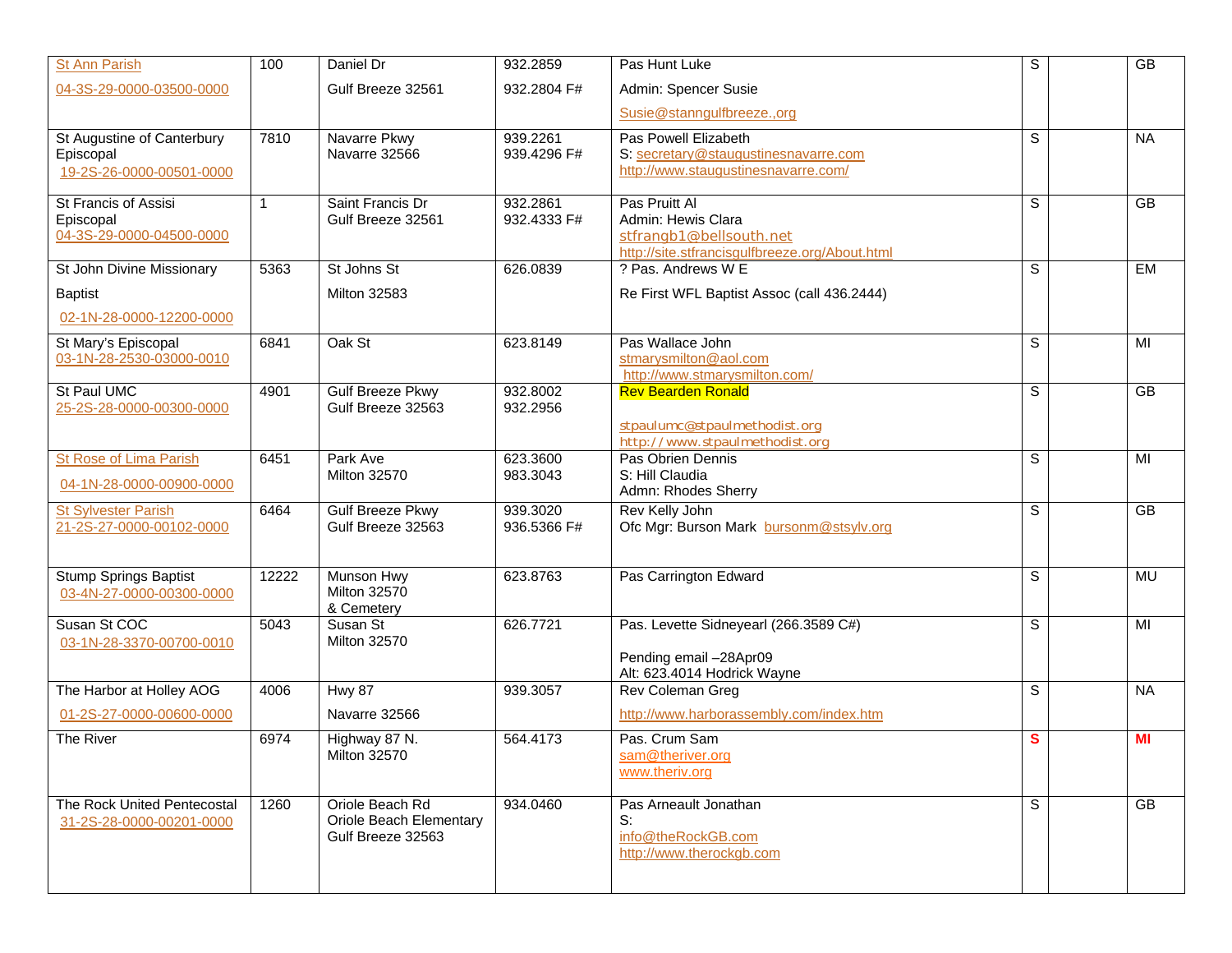| <b>Trinity Baptist</b>                                 | 5301  | <b>Hwy 90</b>                             | 994.5921                | Pas Morris Dennis                                                                                                   | S | PR              |
|--------------------------------------------------------|-------|-------------------------------------------|-------------------------|---------------------------------------------------------------------------------------------------------------------|---|-----------------|
| 13-1N-29-0000-00603-0000                               |       | Pace 32571                                |                         | http://milton-fl.trinity-baptist-church.us/                                                                         |   |                 |
| Trinity by the Fields                                  | 4980  | W Spencer Field Rd                        | 995.7055                | Pas Stoudenmire William                                                                                             | S | PA              |
| 10-1N-29-0000-01212-0000                               |       | Pace 32571                                | 9954.5844 F#            | triang@bellsouth.net<br>http://www.trinitybythefields.com/index.html                                                |   |                 |
| True Grace Fellowship AOG                              | 5178  | <b>Willard Norris Rd</b>                  | 623.4795                | <b>Rev Barrow Duke</b>                                                                                              | S | MI              |
| 24-2N-29-0000-00401-0000                               |       | <b>Milton 32570</b>                       |                         | S: Blackmon Jessica                                                                                                 |   |                 |
|                                                        |       |                                           |                         | tgfcontact@bellsouth.net                                                                                            |   |                 |
|                                                        |       |                                           |                         | www.truegracefellowship.org                                                                                         |   |                 |
| Unity Church of Gulf Breeze                            | 913   | Gulf Breeze Pkwy #26<br>Gulf Breeze 32561 | 932.3076                | <b>Rev ------- Beth</b><br>unityofgb@yahoo.com<br>http://www.unityofgulfbreeze.com                                  | S | GB              |
| <b>Victory Baptist</b><br>19-1N-28-0110-00000-0890     | 4000  | <b>Avalon Blvd</b><br><b>Milton 32583</b> | 623.0086<br>623.3502    | <b>Rev Fellure Tim</b><br>office@vbcmilton.org<br>http://www.vbcmilton.org/                                         | S | AB              |
| Victory Life<br>02-1N-28-0000-08000-0000               | 7235  | <b>Hwy 90</b><br><b>Milton 32583</b>      | 623.3258<br>623.6831 P# | Rev Raught Fred<br>miltonvictorymin@bellsouth.net                                                                   | S | <b>EM</b>       |
| <b>Wallace Baptist</b><br>02-1N-28-0000-08000-0000     | 6601  | Chumuckla Hwy<br>Pace 32571               | 994.8278                | Pastor: Rev. Martin Andy<br>S: Mrs. Brenda Pack<br>ch_wallace@bellsouth.net<br>http://www.wallacebaptistchurch.org/ | S | <b>WA</b>       |
| Welcome AOG                                            | 8581  | <b>Welcome Church Rd</b>                  | 983.9441                | <b>Rev Williams Johnnie</b>                                                                                         | S | <b>EM</b>       |
| 08-1N-27-0000-01000-0000                               |       | <b>Milton 32583</b>                       | 623.0451                |                                                                                                                     |   |                 |
| <b>Wesley Memorial UMC</b><br>12-1N-29-0000-00294-0000 | 4701  | School Ln<br>Pace 32571                   | 994.6213<br>994.6213 F# | <b>Rev Dees Mark A</b><br>pacewmemorialumc@yahoo.com<br>http://www.gbgm-umc.org/pacewesleyum                        | S | PR              |
| West Florida Baptist                                   | 5621  | <b>Hwy 90</b>                             | 623.8984                | <b>Rev Stewart Alan</b>                                                                                             | S | MI              |
| 18-1N-28-0000-00304-0000                               |       |                                           | 623.9307                | church@westfloridabaptist.com                                                                                       |   |                 |
|                                                        |       |                                           |                         | http://www.westfloridabaptist.com/about.html                                                                        |   |                 |
| <b>West Milton COC</b>                                 | 5300  | Hwy 90                                    | 994.6088                | Pas. Mefford Mike                                                                                                   | S | $\overline{PR}$ |
| 12-1N-29-0000-02200-0000                               |       | Pace 32571                                | $\mathsf{F}\#$          | wmcoc@bellsouth.net                                                                                                 |   |                 |
|                                                        |       |                                           |                         | http://www.wmcoc.net/                                                                                               |   |                 |
| Westminster Presbyterian<br>03-1N-28-2530-08900-0030   | 6659  | Park Ave<br>Milton 32570                  | 623.3731<br>682.4789 P# | Pas. Groseclose Win<br>Admin: Baxter Joe<br>preacherwin@embargmail.com<br>www.preacherwin.wordpress.com             | S | MI              |
| Whitfield AOG<br>04-4N-28-0000-00600-0000              | 12391 | <b>Hwy 87 N</b><br><b>Milton 32570</b>    | 675.6633<br>675.6709    | Pas. Gilman Joseph<br>info@whitfieldassembly.org<br>http://www.whitfieldassembly.org/                               | S | WH              |
| <b>Wilson Memorial Baptist</b>                         |       |                                           |                         | See Garcon Point First Baptist                                                                                      | S | GP              |